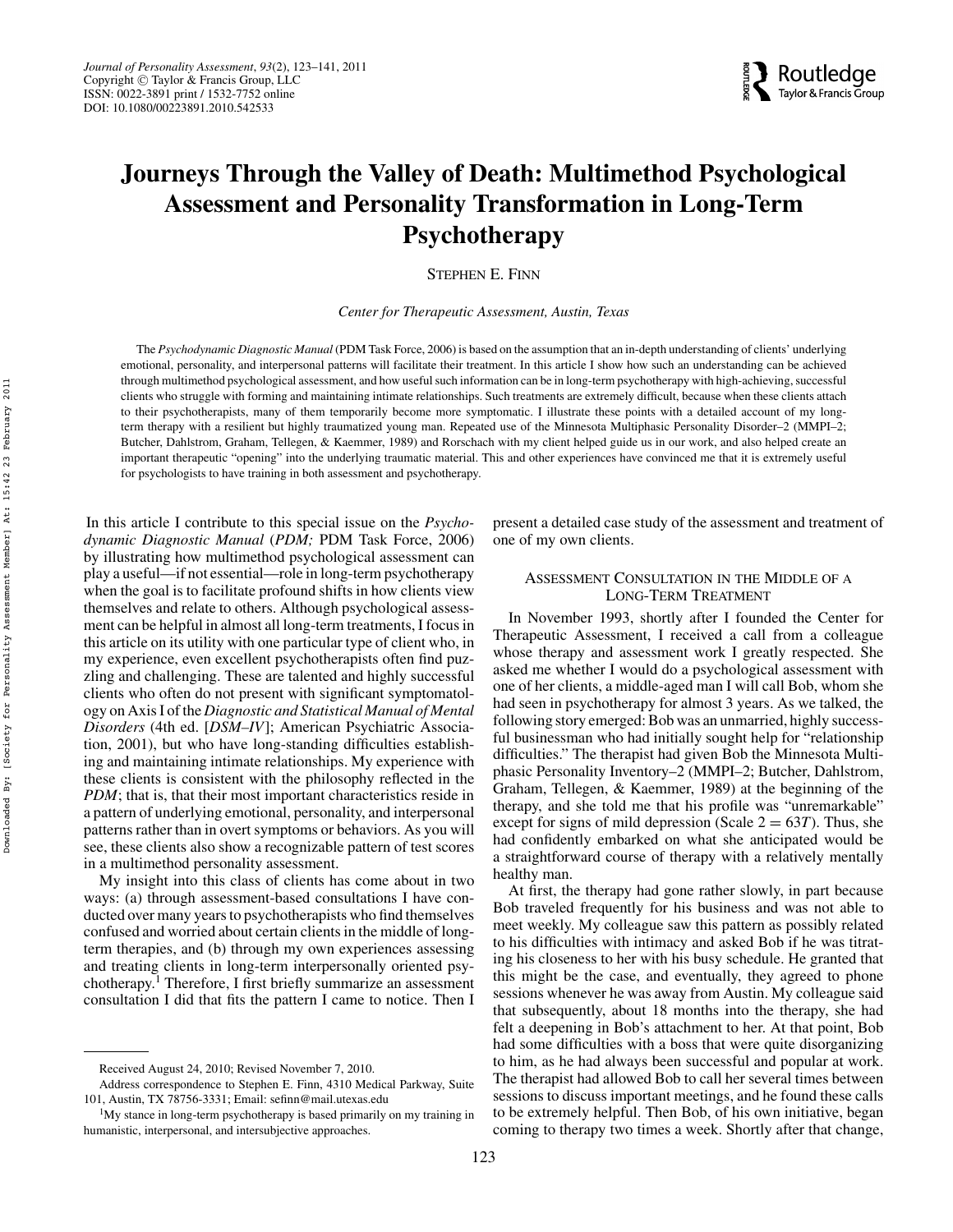Bob became more depressed, and my colleague at first attributed this to the stresses of his job situation. However, over the ensuing months Bob's depression had worsened steadily, several courses of antidepressant medication had proven largely ineffective, he was having difficulty meeting work obligations, and was struggling—at the time of the assessment referral—with intense suicidal urges. My colleague was concerned, scared, and puzzled. She asked me: "What is going on with Bob? Did I misjudge his resiliency at the beginning of therapy? What is the source of all this depression? Am I doing something wrong? It's almost as if therapy has made Bob worse!"

# AN IMPORTANT LESSON ABOUT THE MMPI–2 AND RORSCHACH

When I tested Bob, and many other clients like him in the years following this referral, his psychological test scores fit a pattern that I eventually wrote about in an article concerning how to give assessment feedback to clients based on different configurations of MMPI–2 and Rorschach scores (Finn, 1996). Figure 1 shows a version of the main table from that article. Bob's testing fell squarely within Cell B of the table, in that his MMPI–2 (done by my colleague) looked relatively healthy, whereas his Rorschach (collected by me) suggested a great deal of distress and disturbance. (See Finn, 1996, for a full exposition of this table.)

In outpatient settings, Cell B represents the most frequent kind of discrepancy between the MMPI–2 and the Rorschach, and it is typically associated with clients who are not in immediate crisis when they present for mental health services. They might come as part of a couple wanting relationship counseling, they might be parents of a child with difficulties, or they might seek therapy puzzling over some relatively circumscribed difficulty they have not been able to resolve in spite of their otherwise successful lives. Often, as in the case of Bob, such clients' intractable struggles are in the area of intimate relationships. And, I have come to understand that both their MMPI–2 profiles and their

Apparent Degree of Distress/Disturbance on the MMPI-2 High Low Cell A Cell B High Apparent Degree of  $\mathbf{1}$ Distress/ Disturbance on Cell C Cell D Low the Rorschach  $\overline{c}$ 

FIGURE 1.—Five configurations of MMPI–2 and Rorschach findings can be formed by examining the overall levels of distress, disturbance, or both revealed in the test protocols. Subtypes 1 and 2 in Cell C are differentiated by how engaged the client was, with protocols in Subtype 2 showing low R, high Lambda, low Affective Ratio, and/or low Weighted Sum of Color. This figure is adapted from Finn (1996) and each cell is discussed in detail in the original article.

Rorschachs contain important information about such clients' situations and dilemmas of change.

The relatively good MMPI–2, in these instances, accurately reflects the excellent coping mechanisms and general high level of functioning of these clients. These individuals typically do best in structured, impersonal, familiar situations, and—because they tend to order their lives accordingly—their MMPI–2 profiles capture how they will be seen by coworkers, acquaintances, and most people who do not know them extremely well. The Rorschach, in contrast, reveals underlying difficulties, affective states, and pathology that are "split off" or dissociated, but that emerge in emotionally arousing, regressive, interpersonal situations—such as long-term psychotherapy. If one takes a careful, detailed history from these clients, one might turn up events in their past that do not fit their typical presentation, such as instances of acting out, addictions, or difficulties with the law. Many of these individuals unconsciously avoid sustained close relationships, because they begin to feel and act "crazy" when such affiliations become more intense. As is well known, emotional and especially sexual intimacy has a way of opening up the Pandora's box in everyone and bringing up unresolved wounds, conflicts, and struggles (where, in the best of situations, they can be worked on and healed). The clients in Cell B are very understandably terrified of intimacy because of the intensity of their unresolved wounds. They are typically unaware of this fear, however, and often come to therapy stating that they sincerely desire a close relationship.

Since I wrote about these clients in 1996, new developments in research, theory, and psychological assessment have helped me gain further understanding of their central dilemma. In recent years, I have frequently administered the Adult Attachment Projective Picture System (AAP; George & West, 2001, in press; George, West, & Pettem, 1999) to clients along with the MMPI–2 and Rorschach, and I have discovered that many clients in Cell B are classified as having insecure-dismissing attachment status on the AAP. Dismissing individuals are known to have had early childhood experiences of being left alone with painful affect states; as a result they learned to split off such emotions and to use a defense mechanism called "deactivation" (Bowlby, 1980; George & Solomon, 1989, 2008; George & West, in press) in which achievement, status, and intellect are prioritized over intimacy (Slade, 2000). The literature on dismissing attachments helps us understand why Cell B clients are often so successful in their work, but are unsuccessful in forming lasting intimate relationships. First, work is generally an expression of the "exploratory system," which is prioritized in these clients over the attachment system (George & West, in press). Second, work and other deactivation strategies—such as reading, watching television, and sleeping—help these individuals avoid underlying painful affect states related to early developmental traumas (George & West, in press; Tatkin, 2003).

I believe the work of A. N. Schore (2001, 2005, 2009; J. R. Schore & Schore, 2008) sheds light on why the distress and disturbance evident in these clients' Rorschachs is generally not in their conscious awareness. Schore has amassed an impressive body of evidence that the negative affect states and implicit models of self and other resulting from insecure attachment experiences and early developmental trauma are primarily stored in the right hemisphere of the brain. The right hemisphere has dense reciprocal connections to limbic regions and subcortical areas of the brain, which have fewer direct connections to the left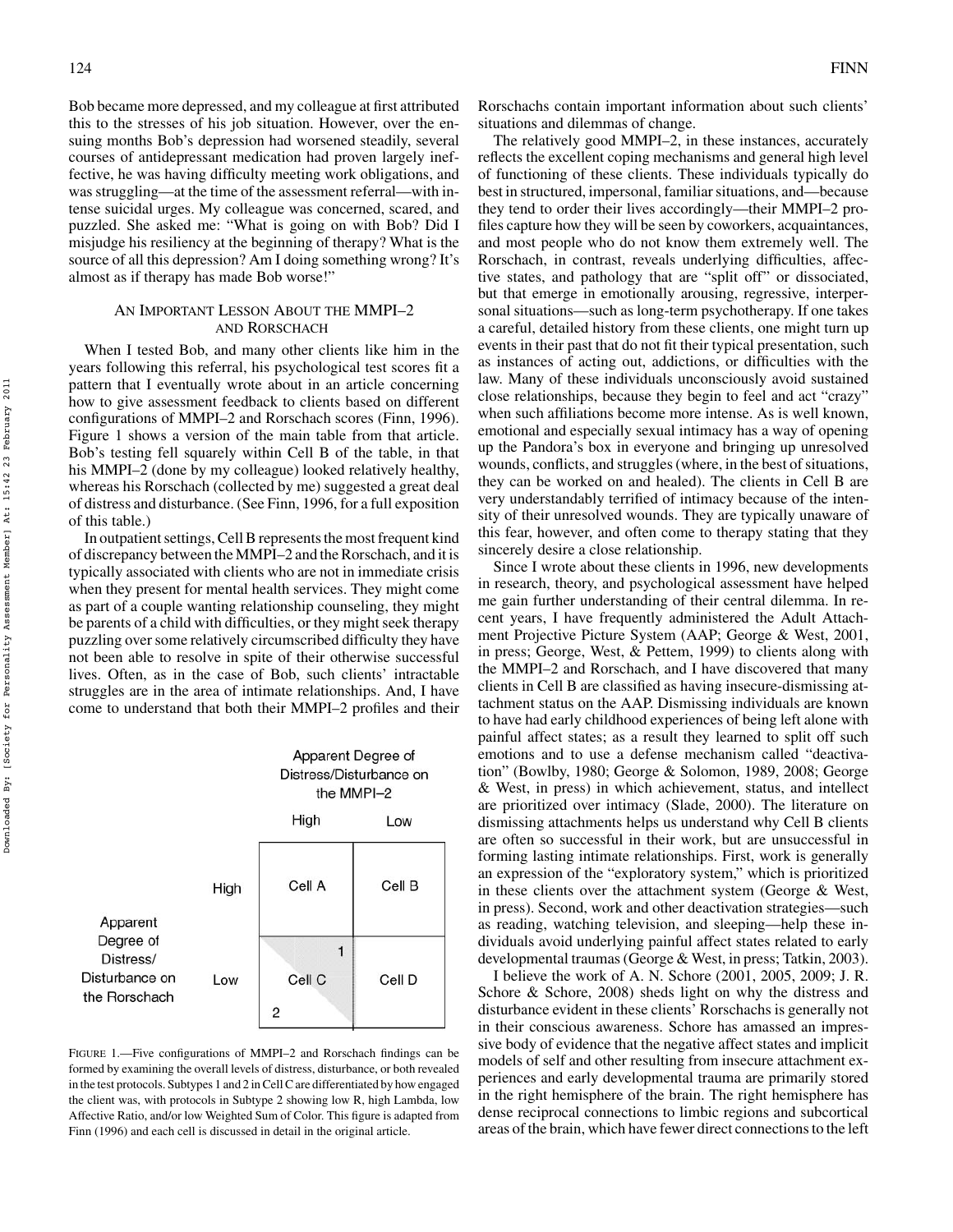hemisphere. Thus such material is often unconscious and inaccessible via language, although it shows up in dreams or in the transferences that develop in long-term psychotherapy (Bromberg, 2006). Furthermore, evidence is accruing from functional magnetic resonance imaging (fMRI) studies of the Rorschach (Asari et al., 2010a, 2010b) and of other performance-based personality tests such as the AAP (Bucheim et al., 2005) that performance-based tests are particularly sensitive to limbic area functioning and to right-hemisphere disorganization. I have posited that such tests are therefore more sensitive to the sequelae of insecure attachment and early trauma, whereas self-report tests like the MMPI–2, Beck Depression Inventory (BDI; Beck, Ward, Mendelson, Mock, & Erbaugh, 1961), and Symptom Checklist 90 (SCL–90; Derogatis, Lipman, & Covi, 1973)—which utilize more left-hemisphere cortical functions because of their verbal format—are more sensitive to *explicit* models of self and other and to conscious affects (Finn, 2009).

Back to Bob and my colleague's consternation, all of this has direct implications for therapists embarking on a course of treatment with clients whose testing fits the pattern shown in Cell B. I now tell them that they are working with a strong, talented individual, who has survived circumstances that would have rendered many people unable to function. Instead, this person has used an array of coping mechanisms to carry on (including dissociation of affect), but this strategy had "side effects" currently expressed in the client's inability to form close relationships. There are several ways clients can "resolve" these difficulties, including having the luck to marry someone who is healthier emotionally and who patiently helps them overcome their terror about intimacy. However, in most instances, the client will need to enter into a dependent intimate relationship with a willing, wise, and sturdy psychotherapist, which will result in a semicontrolled disintegration experience, through which the client will gain access to his or her split-off negative affective states. With hard work, perseverance, and an ineffable factor I call "grace," this process can result in a major shift in the client's (and to some extent, the therapist's) personality structure. However, this process will be difficult, the client actually will seem worse in the middle of it, and not every client who fits the Cell B pattern will or should attempt the work.

In the next section of the article, I write about a treatment I conducted with one client with the Cell B MMPI–Rorschach pattern. The client I present is not typical of most clients I have treated with the Cell B configuration; however, I chose this example because it is a dramatic illustration of the utility of multimethod psychological assessment for clients and therapists engaged in long-term psychotherapy. Also, one of my goals is to depict what it is like to work as a therapist in long-term treatment with a client from Cell B. Hence, I write about my subjective experience as well as the unfolding events in the therapy with my client.

## CASE EXAMPLE

## *Initial Phase of Therapy*

Thomas and I first met when he was 23, and he applied to join a psychotherapy group I was forming to help gay men develop and maintain intimate relationships. At the time, Thomas was a teacher in a private high school, having graduated from college the previous year. He was an accomplished musician and a



FIGURE 2.—Thomas's MMPI–2 profile at the beginning of therapy. VRIN = Variable Response Inconsistency scale; TRIN = True-Response Inconsistency scale;  $F = Infrequency$ ;  $Fb = Back F$ ;  $Fp = Infrequency$  Psychopathology;  $L =$  Lie;  $K =$  Defensiveness;  $S =$  Superlative Self-Presentation; Hs = Scale 1, Hypochondriasis; D = Scale 2, Depression; Hy = Scale 3, Hysteria; Pd = Scale 4, Psychopathic Deviate;  $Mf = Scale 5$ , Masculinity-Femininity; Pa = Scale 6, Paranoia; Pt = Scale 7, Psychasthenia; Sc = Scale 8, Schizophrenia;  $Ma = Scale 9$ , Hypomania;  $Si = Scale 0$ , Social Introversion. Excerpted from the *MMPI*<sup>(*R*)</sup>-2 (*Minnesota Multiphasic Personality Inventory*<sup>(*R*)</sup>-2) *Manual for Administration, Scoring, and Interpretation, Revised Edition.* Copyright © 2001 by the Regents of the University of Minnesota. All rights reserved. Used by permission of the University of Minnesota Press. "MMPI" and "Minnesota Multiphasic Personality Inventory" are trademarks owned by the Regents of the University of Minnesota.

straight-A student, was contemplating several different career paths, and had chosen to work before deciding what kind of graduate program he would enter. Thomas explained in our initial session that he had long known that he was gay, but never dated in high school or after, although at least one man had been quite interested in him in college. He said he had "fled" from that relationship, ending his friendship with the man in question, but could not explain why, except to say that he had been terrified, in spite of finding the man attractive. He had seen a therapist briefly in elementary school, because his parents were concerned that he had only a few friends. He said he found the experience "pleasant enough" but not "earth shattering." He hoped group therapy would be a richer experience for him.

When I asked Thomas what he thought got in the way of his having sexual relationships, he said that he did not feel attractive, although people had told him that he "looked fine." I asked a bit about his family situation growing up, His father was a teacher, and his mother was a successful research scientist. He alluded briefly to some medical difficulties in his childhood, which had kept him from playing sports in school, but he did not volunteer more information at the time, and I did not ask. In retrospect, this might have been an error, but I sensed I needed to be sensitive about intruding in areas that might produce shame or anxiety before Thomas and I had developed a trusting relationship. I liked Thomas immediately and accepted him into the group. Also, early on he completed an MMPI–2 and met with me for feedback, an experience I offered to all members of my psychotherapy groups. Thomas's MMPI–2 profile from that first year in the psychotherapy group is shown in Figure 2.

As is evident, the profile is quite open and unguarded, and the only significant elevation is on Scale  $8$  (70*T*).<sup>2</sup> Examination of the Harris-Lingoes subscales showed that this elevation was almost completely accounted for by items related to Social Alienation (Sc1  $= 72T$ ). Thomas felt different from

<sup>&</sup>lt;sup>2</sup>The elevation on Scale 5 (69*T*) is not at all unusual for a gay man with interests in the arts (Martin & Finn, 2010).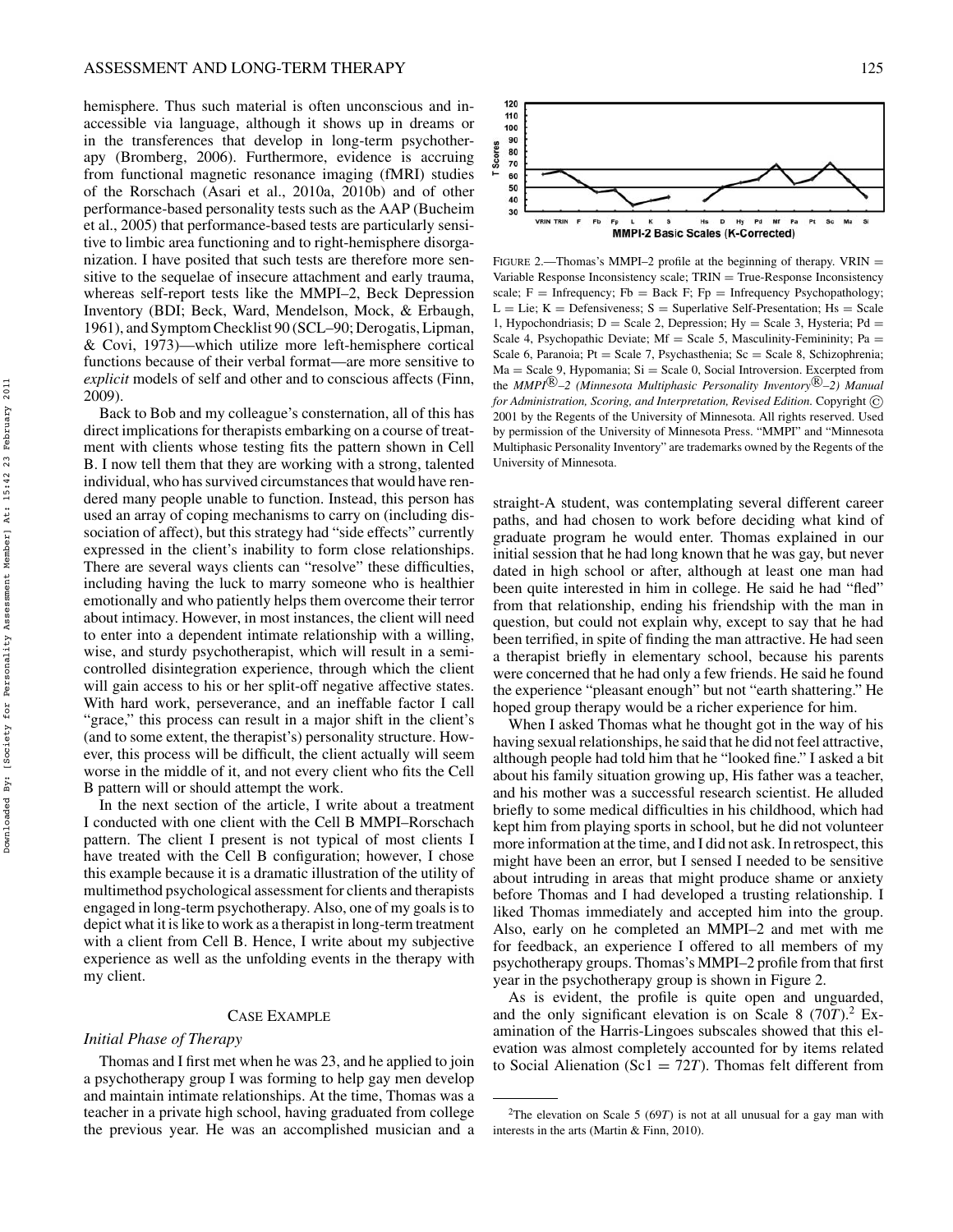other people and had never had an experience of "fitting in" well with a peer group. This was made more painful by the fact that he was a fairly sociable individual who longed for deeper connection, as can be seen from his low score on Scale 0 (42*T*). The reader will note that there are no significant indications of depression or anxiety in the profile.

As I watched Thomas in the therapy group I could see some of the ways he struggled with intimacy. He seemed fairly formal at times, and although friendly, came off as a bit intimidating. I attributed some of this style to his having been raised in an upper middle-class family that focused a great deal on appearances. I remember one day a group member asked Thomas if he was originally from Great Britain. When Thomas said "No," and asked why, several members agreed that his style seemed almost stereotypically British—reserved, polite, and slightly superior. Thomas also had a tendency to look bored and inattentive when the group focused on other members, and to only fully engage when he was the center of attention. I saw this as an example of his intense need for mirroring, but the group members understandably found it off-putting. Thomas tried to gain their affection the way he had with adults in his life, by showing his extensive knowledge and talents, and even inviting group members, at one point, to attend one of his music recitals. Several did go, and complimented Thomas in group about his considerable talent, but it seemed clear to me that although Thomas was respected in group, the other men did not feel particularly close to him.

As the therapy progressed, Thomas confessed to me in one of our periodic individual sessions that he was falling in love with the most physically attractive man in the group. I was surprised, and told him that I thought no one could tell this, because if anything he was more formal and polite with him than with any of the other group members. We worked on his being able to say something in the group about his feelings for the man, but he never achieved this, and one day—after about a year—he announced that he had decided to move to another city to pursue a degree in broadcast journalism. He told me that he had a fantasy of being an anchor on the evening news of a major TV station, which I again attributed to his desire to be seen, attended to, and idealized. By then I had come to see Thomas as having a fragile self that was prone to fragmentation, and that his efforts to be mirrored were an attempt to provide a sense of self-cohesion. I received a card from Thomas shortly after he moved, but did not hear from him again until about a year later.

## *A Crisis*

At that point, Thomas called in crisis, and we had several phone sessions. I referred him to a therapist I knew in his area, but he did not find the experience very useful. To my ear, he clearly was in the middle of a major depression, and seemed traumatized by a series of events. In the large city to which he had moved, Thomas felt completely lost and even more isolated than he had previously. He had had difficulty finding an affordable apartment, and eventually ended up living in a tenement with a roommate who took advantage of him financially. Hampered by his cautious politeness, unable to set limits with his roommate, and depressed by the miserable conditions in his apartment, Thomas had tried his old strategy of throwing himself into his studies. But, he did not find journalism as satisfying as he had



FIGURE 3.—Thomas's MMPI–2 profile when he returned to therapy. VRIN = Variable Response Inconsistency scale;  $TRIN = True$ -Response Inconsistency scale;  $F =$  Infrequency;  $Fb =$  Back F;  $Fp =$  Infrequency Psychopathology;  $L =$  Lie;  $K =$  Defensiveness;  $S =$  Superlative Self-Presentation; Hs = Scale 1, Hypochondriasis; D = Scale 2, Depression; Hy = Scale 3, Hysteria; Pd = Scale 4, Psychopathic Deviate;  $Mf = Scale 5$ , Masculinity-Femininity; Pa = Scale 6, Paranoia; Pt = Scale 7, Psychasthenia; Sc = Scale 8, Schizophrenia;  $Ma = Scale 9$ , Hypomania;  $Si = Scale 0$ , Social Introversion. Excerpted from the *MMPI*<sup>®</sup>-2 (Minnesota Multiphasic Personality Inventory<sup>®</sup>-2) Manual *for Administration, Scoring, and Interpretation, Revised Edition.* Copyright © 2001 by the Regents of the University of Minnesota. All rights reserved. Used by permission of the University of Minnesota Press. "MMPI" and "Minnesota Multiphasic Personality Inventory" are trademarks owned by the Regents of the University of Minnesota.

imagined it would be, and he longed to be back in familiar territory. His sense of self was clearly fragmenting. So after finishing his degree, he headed back to Austin.

## *Second Phase of Therapy*

Thomas asked to rejoin his old therapy group and to begin weekly individual sessions with me. I sensed that he felt more connected to me because of the help I had provided while he was away, and I agreed to his proposed treatment plan. Thomas immediately entered a doctoral program in music, where he was quickly successful and appreciated by his professors. After several months of treatment, I felt we were at a junction where we might "deepen" our work. Thus, I suggested to Thomas that he and I do some more psychological testing together. He agreed, and posed the following questions for the assessment: What are the major things that keep me from developing intimacy (to the extent of partnership) with a man? What keeps me from being more direct with my anger (an issue that came up relative to his roommate at his previous apartment and also in the psychotherapy group)? How can I constructively handle my jealousy about other people's success at relationships? How do I not say to myself, "What's wrong with you? Why can't you get it together?"

First, Thomas and I repeated the MMPI–2 (Figure 3). The profile resembled the MMPI–2 from 2 years earlier, but the score on Scale 8 (56*T*) was now in the normal range. Thomas and I agreed that this change reflected the fact that he now felt more connected to me, his therapy group, and several friends, and this was confirmed by the drop on Sc1 from 72*T* to 59*T.* His score on Scale 6 (61*T*) was also higher than on the previous MMPI–2, but as Thomas commented, his recent experiences had driven home the point that not everyone was trustworthy, and it was reasonable that he should feel more cautious and guarded. Once again, there were no significant signs of psychological distress or disturbance. I told Thomas that I was not able to say much from the MMPI–2 about the questions he had posed, and I suggested that we do the Rorschach.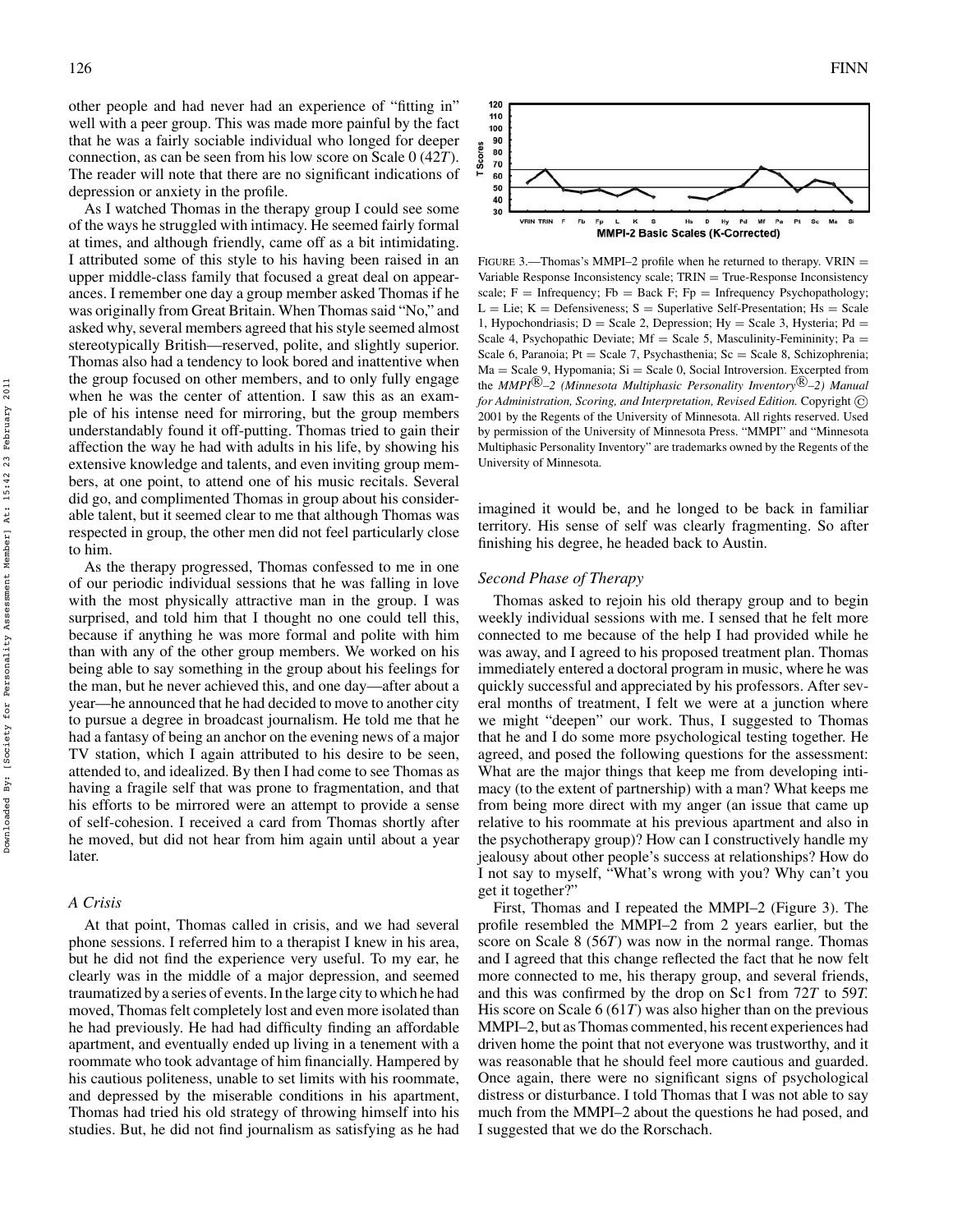#### *A Midtherapy Rorschach Experience*

As I have written about elsewhere (Finn, 1994), I had a fair amount of experience by that time giving the Rorschach to my own clients midtherapy. I knew that some people cautioned against this practice, and that clients give more open, unguarded Rorschach responses to their own therapists than they do to an unknown assessor (Exner, Armbruster, & Mittman, 1978). Thus, one had to be cautious about interpreting certain Rorschach scores or one could overpathologize the client. I was confident that I could adjust for such factors in interpreting Thomas's Rorschach and that his scores would prove to be a valid representation of his internal world. My previous experiences had also taught me that giving the Rorschach to my own therapy client could be an incredibly intense experience that sometimes mobilized powerful transference and countertransference feelings. Still, I think neither Thomas nor I was prepared for what happened when we met to do the Rorschach.

The first important result was that the administration took 2.5 hr. In fact, I was not able to talk much with Thomas immediately afterward, as I had another meeting I had to attend. I considered asking Thomas to come back the next day to discuss his experience, but I felt it would be totally inappropriate, given what he had disclosed in the testing. Also, both Thomas and I were completely exhausted after the initial session. The images Thomas saw and described were raw, powerful, overwhelming, and disturbing. I felt numb and "fuzzy" after the meeting, and it took me some time to come back to myself after the experience. Thomas later told me that the same was true for him.

Here are selected responses from the response phase of Thomas's Rorschach:3

**Card I, R1**: I see the outline of a human pelvis, actually a skeleton. The leg bones have been torn off and the torso and rib cage also. It's like an anatomical exhibit in a medical school for a course in urology. This helps students learn about the body.

**R2:** I'm also seeing a bug *...* with large multipatterned wings, like under glass. It's been anesthetized with chloroform, but it's reaching toward the light. It's dark, maybe night, but it's flapping hard, reaching out, reaching toward the light.

**R3:** This looks like a cutout from an impressionist painting. Here are the trees, forest, lake line, and reflection. Someone cut that out from a larger painting.

**Card II, R5**: Two Japanese kabuki theater people. The red part is a swirl of hair done up with a wooden hairpin. They're looking at each other, in the middle of a long formal dance routine. They're wearing long flowing kimonos with spots of red. Their hands are together.

**R6:** This one is a scene from a slaughterhouse. The body of a sheep with the head and tail cut off, dark warm blood oozing on a stainless steel table. I see death, coldness, violence here. It's really been torn and hurt or ripped. It's not a clean death. It's a scene from an abattoir. It's a daily occurrence.

**Card III, R8**: This looks to me like an animal that's being dissected, I imagine in biology class. There are pins stuck to the flesh here and here. Maybe it's a frog. It's opened up, the eyes have been plucked out of the sockets, the heart is split in two, and it's splayed open. There are two kidneys that have been excised and this is the ureter leading down to the genital area. This is an animal you learn from, something you stare at. There's a smell to this one too—of chloroform or whatever you preserve people, I mean animals with. These are the folds of the skin and the creases in the face.

**Card IV, R9**: This is sort of a Star Wars-esque space creature. We're down at the feet looking up. The body tapers up because of the perspective. It's a picture taken from the ground. The face looks like a vagina almost. I don't know if this is what he talks out of. He is somehow deformed, his arms didn't sprout as they should have—a Thalidomide Star Wars creature. He's viewed as defective. It almost looks like he's jumping down on you—almost like we've caught him mid-air.

**R10:** This is again a section from a painting—a lake. It's great. It follows the rule of thirds. There are strong diagonals. We see a big cedar tree or something here. It's just a very peaceful lake.

As these responses illustrate, Thomas had many incredibly morbid responses, interspersed with reflections and nature and landscape responses. His responses to the last three colored cards struck me as different than those that preceded them, and I assume that this was because Thomas was coping with the increased emotional arousal of those cards. Some responses to these cards were short, and almost constricted, whereas others were longer, more intellectualized, and more fantastic. The following is one of the latter responses, from Card X:

**R29:** These are Siamese twins, chic artistic Siamese twins dressed in Oscar de la Renta blood red gowns with sequins, with Bobby hats on like English policemen have. They are attached at the head, this is a device that keeps them alive. They're on a glamorous bed, holding a bra between them, having a joke with the photographer. They think the picture is only for their private consumption and no one else. All these colors make them happy, soothe them. They're in their early 30s. They have had a hard life, but they prevail. This is an Elephant Man-esque moment, like John Merrick tidying up to see the aristocrats. These women are well bred; they live in Paris, among the elite. They're off to a ball at the Hôtel de Crillon at the Place de la Concorde. This picture is being taken before they go out. They're horsing around. The photographer is their mother; she's saying "Smile." They're elegant and about to be taken outside to this ball at this incredible Parisian hotel. They're very excited, distracted from their station in life, from being attached at the head—sort of like Audrey Hepburn in *My Fair* Lady. They have elegant thin necks. This is a picture of elegance in the midst of horrifying sadness. This is the nobility of "I will not do as Joe Kennedy did and lobotomize my defective daughter. I will dress them up and give them the chance to interact with society." There's dignity here. It reminds me of a phrase from William Faulkner's Nobel Prize speech: "I hope man prevails." These people prevail over circumstances.

I did have the presence of mind to tell Thomas that day that I knew something really important had happened, and that he had "really told me a lot" about himself. I urged him to call if he needed to touch base before our next regular therapy session, but I was not surprised, given his characteristic reserve, that he did not.

It took me several weeks to score the protocol, and I also sought consultation from my colleagues at the Center for Therapeutic Assessment, in part because I needed help "holding" the content of the protocol. We jointly concluded that this Rorschach was in part a "transference test" (Weiss, 1993) of me on the part of Thomas, and that he was unconsciously asking, "Can you

<sup>3</sup>To see these responses in the context of the entire Rorschach, see the Appendix.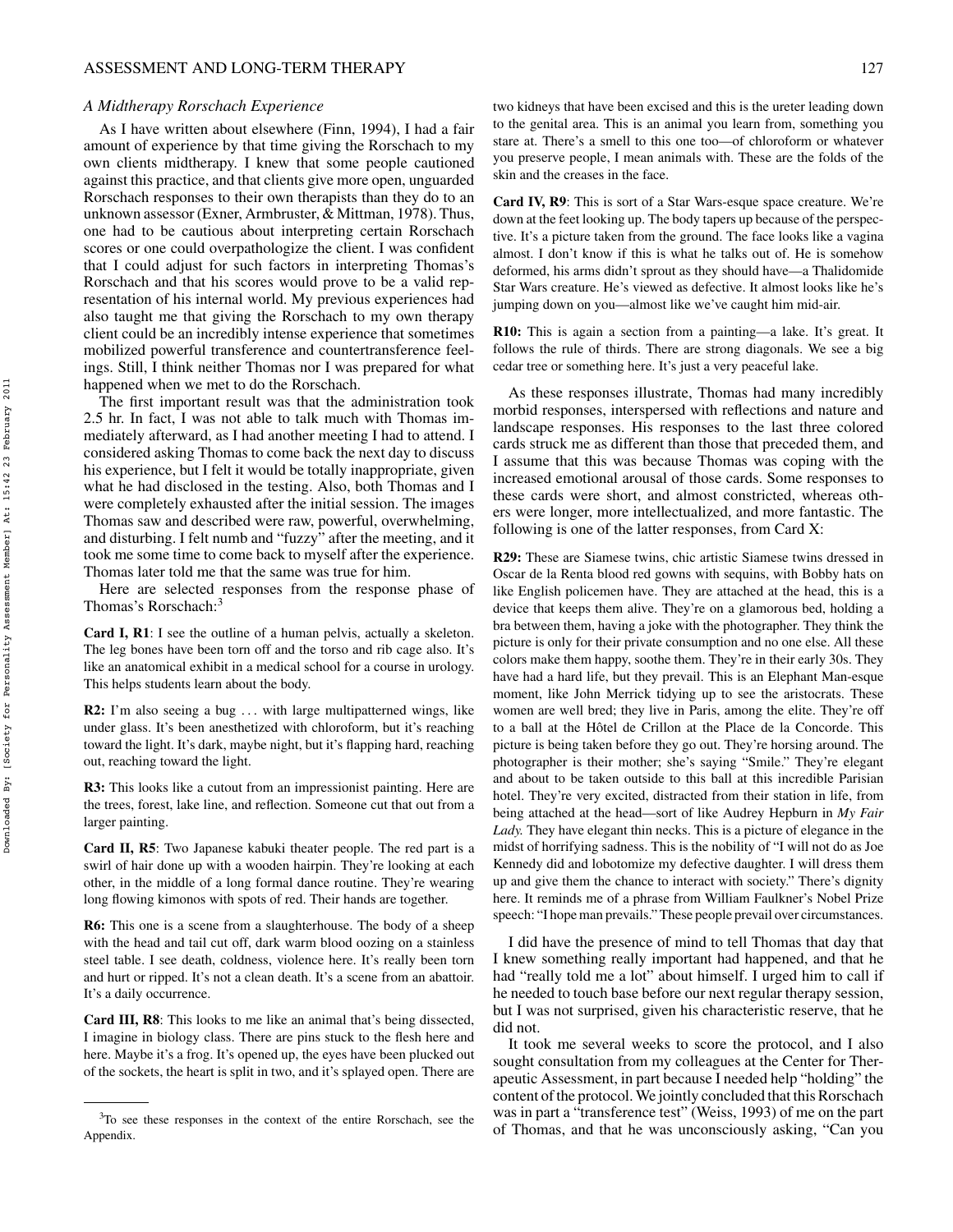| TABLE 1.—Lower portion of the Structural Summary of Thomas's first Rorschach. |  |
|-------------------------------------------------------------------------------|--|
|-------------------------------------------------------------------------------|--|

| RATIOS, PERCENTAGES, AND DERIVATIONS  |                 |                                        |             |                                            |                                     |                                                        |                                                        |                                                              |                                                                 |                                                                    |                                                    |
|---------------------------------------|-----------------|----------------------------------------|-------------|--------------------------------------------|-------------------------------------|--------------------------------------------------------|--------------------------------------------------------|--------------------------------------------------------------|-----------------------------------------------------------------|--------------------------------------------------------------------|----------------------------------------------------|
| R                                     |                 |                                        | $=32$ L     |                                            |                                     | $=.03$                                                 |                                                        | $FC:CF+C$<br>Pure C                                          | $= 6:8$<br>$=1$                                                 | $COP = 3$<br>Food                                                  | $AG = 2$<br>$=1$                                   |
| EB<br>eb                              | $= 14$<br>$=14$ |                                        | :11.5<br>:6 | EA<br>es<br>Adj es                         | $= 25.5$<br>$=20$<br>$= 13$         | EBPer<br>D<br>Adj D                                    | $= 1.2$<br>$=+2$<br>$=+4$                              | SumC':WSumC<br>Afr<br>S<br>Blends:R                          | $= 3:11.5$<br>$= 0.78$<br>$= 6$<br>$= 20:32$                    | Isolate/R<br>$H:(H)+Hd+(Hd)$<br>$(H)+(Hd):(A)+(Ad)$<br>$H+A:Hd+Ad$ | $= 0.34$<br>$= 4:8$<br>$= 7:4$<br>$= 21:3$         |
| FM<br>m                               |                 | $= 6$<br>$= 8$                         |             | SumC'<br>SumV                              | $=$ 3<br>$=2$                       | SumT<br>SumY                                           | $= 0$<br>$=1$                                          | CP                                                           | $=1$                                                            |                                                                    |                                                    |
| a:p<br>Ma:Mp<br>$2AB + Art + Ay$<br>М |                 | $= 20:8$<br>$= 11:3$<br>$= 29$<br>$=1$ |             | Sum <sub>6</sub><br>Lv2<br>WSum6<br>M none | $= 23$<br>$= 8$<br>$= 101$<br>$= 0$ | P<br>$X + \%$<br>$F + \%$<br>$X - \%$<br>$S-\%$<br>Xu% | $= 5$<br>$=.59$<br>$=1.0$<br>$=.16$<br>$= 0$<br>$=.25$ | Zf<br>Zd<br>W:D:D <sub>d</sub><br>W:M<br>$DQ+$<br><b>DOv</b> | $= 28$<br>$= +13.0$<br>$= 31:1:0$<br>$= 31:14$<br>$=20$<br>$=4$ | $3r+(2)/R$<br>$Fr + rF$<br>FD.<br>$An+Xy$<br><b>MOR</b><br>TCI     | $=1.1$<br>$=10$<br>$=2$<br>$=4$<br>$= 8$<br>$=.59$ |
| $SCZI = 2$<br>$DEPI = 5$              |                 | $CDI = 1$                              |             |                                            | $S-CON = 7$                         |                                                        | $HVI = Yes$                                            |                                                              | $OBS = No$                                                      |                                                                    |                                                    |

*Note*. This is the 4th edition of the Structural Summary because that is what was current at the time I tested Thomas. TCI = Trauma Content Index (Armstrong & Loewenstein, 1990).

handle me, or will I overwhelm you as I have others in the past?" I was determined to rise to the challenge.

This Rorschach, in combination with the MMPI–2 done several weeks earlier, placed Thomas squarely in Cell B of Figure 1. It is important to keep in mind the possible effects on Thomas's scores of doing the Rorschach with his own therapist. The definitive study, by Exner et al. (1978) suggests that one should expect more Blends, slightly more color and human movement responses, somewhat lower form qualities, fewer Populars, and more sex responses. Exner et al. found these differences were not extreme, however, and they therefore do not explain away the level of difficulties shown in Thomas's Structural Summary. Other clinicians have also reported that it was useful to give the Rorschach to their own clients and that this procedure yielded interpretable profiles (e.g., Keddy & Erdberg, 2010).<sup>4</sup>

As shown in Table 1, Thomas's Rorschach depicts severe emotional distress and disturbance, including depression (DEPI  $= 5$ ), thought disorder (WSum6  $= 101$ ), problems with affective regulation (FC:  $CF + C = 6:8$ ), and major impairment in the area of attachment and intimate relationships  $[T = 0; Isolate/R]$  $= .34$ , H: (H) + Hd + (Hd) = 4:8]. There also were signs evident in the response content, that Thomas felt extremely defective and damaged deep down (MOR = 8;  $V = 2$ )), although his scores suggested he covered this up with intellectualization  $[2AB + (Art + Ay) = 29]$  and by going "one-up" (Fr +  $rF = 10$ ). On Armstrong and Loewenstein's (1990) Trauma Content Index, Thomas scored .59, in the range of clients who have been severely traumatized and who have dissociative disorders (Kamphuis, Kugeares, & Finn, 2000). Armstrong and Loewenstein theorized that traumatized individuals have mini- "flashbacks" as they look at the Rorschach cards, which leads them to report responses with aggressive, morbid, anatomy, sex, and blood content. Even as I recorded Thomas's responses,

I was sure that something like this was happening for him (and, as I wrote earlier, I also was sent somewhat into shock).

On close examination, another remarkable thing about Thomas's Structural Summary is that it showed the incredible psychological resources at his disposal, including intelligence and creativity ( $EA = 25.5$ ,  $DQ + = 20$ ), emotional sensitivity (WSumC = 11.5,  $\text{Afr} = .78$ ), and a keen awareness of social rules (COP = 3, P = 5). The protocol also showed the variety of psychological defenses Thomas used to manage his severe underlying distress, including those mentioned earlier of intellectualization  $(2AB + Aft + Ay = 29)$  and grandiosity  $(Fr + rF = 10)$ ,  $3r + (2)/r = 1.1$ , W/M = 31/14), as well as dissociation (DQv = 4), denial (CP = 1), and schizoid withdrawal (Isolate/ $R = .34$ ).

The end result was that Thomas's D and Adjusted D scores were  $+ 2$  and  $+ 4$ , respectively, suggesting that Thomas's ego resources were generally enough to keep him protected from the immense amount of pain he carried inside. This ego strength is also evident in Thomas's ability to produce a normal range MMPI–2 profile. Without this result, it would be difficult to believe that a person with some of Thomas's Rorschach scores (e.g., WSum6 = 101, DEPI = 5, S-CON = 7) was not hospitalized. Instead, he was functioning quite well in the world. However, Thomas paid a cost in that his characterological defenses greatly interfered with his ability to form and maintain close relationships. Also, he was at risk of "falling through the ice" into an underlying pool of depression and self-hate, much as he had experienced when he went away to school.

I knew I could now address Thomas's main question for the assessment: What are the major things that keep me from developing intimacy (to the extent of partnership) with a man? I also thought I understood the function of his "one-up" interpersonal stance and his tendency to target himself about his inability to form deep relationships. (His third question was this: How can I not say to myself, "What's wrong with you? Why can't you get it together?") As you see from Thomas's 10 reflection responses and his W/M ratio, the Rorschach suggested he acted "better than others" to stay out of intense shame and self-hate. If one—as a thought experiment—removed those reflection responses, and recalculated the Egocentricity Index, Thomas's score would be .19, which along with his 2 Vista, 8 Morbid, and 2 Color-Shading Blend responses, suggested that he felt

<sup>&</sup>lt;sup>4</sup>I do not mean to imply that the fact that Thomas was given the Rorschach by his own therapist had no effect on his responses. In fact, I am sure many of his responses were unconscious communications to me of material he wanted to deal with in the therapy. However, I do believe that the scores on his Structural Summary cannot be explained by his taking the Rorschach with me rather than with an unknown assessor.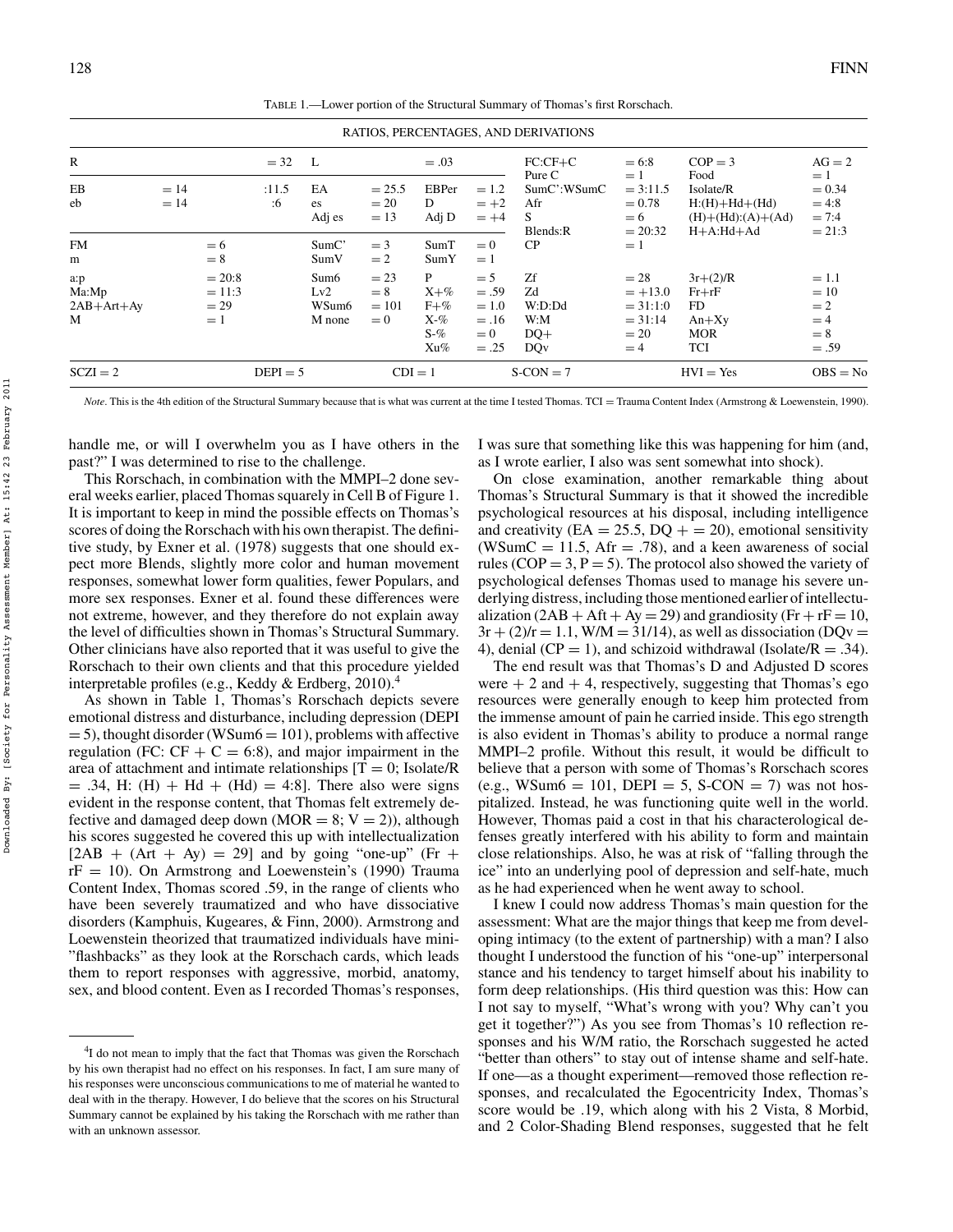very badly about himself deep down. His apparent reserve and grandiosity were an attempt to shore up a fragile sense of self, which under various kinds of stress began to fragment.

### *Therapy After the Psychological Assessment*

Thomas and I began to discuss the assessment results and his questions over the ensuing months of therapy. He was extremely open to my thoughts about the meaning of the discrepancy between his MMPI–2 and Rorschach, and as recommended with clients in Cell B (Finn, 1996), I praised his considerable coping skills and talked about the risk of his "opening up Pandora's box" if he got too intimate with someone. He responded by saying he very much wanted to work on his underlying depression so that he could have a sexual relationship with a man. We also began to discuss the content of his Rorschach responses, which opened up a whole line of history that I knew only a bit about at the time, and that Thomas himself was only partly aware of. I have thought long and hard about whether I should have rigorously pursued this history early in my work with Thomas, and although I cannot know for sure what result this would have brought, I am aware of three things that speak against this: (a) I hypothesize that Thomas and I were both unconsciously waiting until it was the right time for us to discuss this traumatic material. In my initial interview when he alluded to his early medical history, I had a strong sense that it would shame him if I asked more at the time. (b) I am reminded of A. N. Schore's (2009) insistence that this kind of material is typically not in conscious awareness, and Thomas has assured me that he himself did not connect his early history to his difficulties in relationships. (c) I have come to believe in the power of the Rorschach to tap into and elucidate traumatic images and affect states and to bring this material out in the open where it can be discussed.

Here is what emerged at that time: Thomas was born full term, the first of his parents' three sons. He breathed and cried right away, but, it was quickly noticed, had an imperforate anus and other abnormalities in his genito-urinary system. Basically, Thomas's body was able to extract nutrients but was unable to excrete waste products, and he was rushed when he was 12 hr old to another large city in Texas, where he had a series of emergency surgeries over the next month. As best we could later determine from the medical records we gathered, between 1 day and 12 years of age, Thomas had 27 surgeries focused on the midsection of his body. These included a colostomy and two ureterostomies, which made openings for feces and urine to leave Thomas's body. Eventually, he had a pull-through procedure that brought his rectum to the surface, and his ureters were connected to his urethra. However, he had no anal sphincter control at all because that muscle simply was not there.

Thomas's mother went to extraordinary lengths to get him the best medical care in the country, and she coordinated his highly complex schedule of surgeries and postoperative care. It is no exaggeration to say that she saved Thomas's life, and that his survival was a medical miracle at the time. One physician we later talked to said frankly that if Thomas had been born 10 years earlier, he would have died. We also learned that Thomas's condition was such an anomaly that a number of his major surgeries took place in amphitheater operating rooms of large teaching hospitals, with medical students and other physicians observing. This helped explain the dissected and slaughtered animals in his Rorschach percepts, and Thomas's hunger to be seen as a person rather than as an object of study.

At one point, Thomas and I invited his parents in for a session to discuss all these events, for I was sure that they could provide information that would be helpful to Thomas. It was at that point that I began to understand another aspect of Thomas's early life. In part because of her personality, and also I believe because of the role she was thrust into as Thomas's medical manager, Thomas's mother seemed completely out of touch with the emotional import of what Thomas had been through. Thomas's father deferred to his wife, and had also been unable to respond sufficiently to Thomas's emotional needs. In fact, as Thomas later told me, his surgeries were never really discussed before or after they happened, and 15 years after the last of these, his whole family now seemed to act as if they had never taken place. Thomas still had some major medical challenges (e.g., fecal incontinence and a tendency toward kidney stones) that needed to be monitored. His mother was available for problem solving regarding these issues. However, no one talked about the heartbreak and difficulties the family had been through when Thomas was younger, and when I gently asked about this during the conjoint session, Thomas's mother curtly brushed my question aside, saying, "One does what one has to do." The end result of this silence was that Thomas felt like a ghost or a phantom, he said, who people "looked right through." His early trauma had not been appropriately mirrored, with the result that his self lacked coherence and vitality.

Again, to give his mother credit, Thomas's resilience seemed to have facilitated her not focusing on his emotions. As I read the medical records from when he was a child I saw that numerous physicians described him as bright, active, curious, and seemingly unfazed by his medical condition. We must also remember that pediatric medicine was in its infancy when Thomas was being treated, and at the time very few people paid attention to the emotional needs of children undergoing invasive medical treatments. Now there are whole therapies developed for such children that are sometimes conducted in the hospitals, where children "operate on" teddy bears and talk about their feelings (e.g., Knudsen, 1975). Still, Thomas's family's way of coping with an exceptionally overwhelming and painful experience—which involved functional problem solving, silence, and a focus on his considerable strengths and talents—set Thomas up, I believe, to have massive shame and to feel that his medical difficulties were not to be talked about with others.

As Thomas and I began to explore these matters in our sessions, I found that we had to move very slowly. First, it became clear that Thomas was overwhelmed easily by emotions and he would dissociate very quickly once we moved from facts to feelings. Once, after we spent a session looking at some of his medical records, he was in a daze for hours afterward. I remembered his Rorschach results, and we learned to pay close attention to when Thomas would start to go into shock and to back off and slow down. Second, we went slowly because Thomas was very protective of his parents, especially his mother, to whom he was grateful for having saved his life. Thus, initially he was reluctant to dwell on anything that could be construed as criticism of them. I learned to keep my tone extremely neutral and simply to talk about what I thought he might have needed as a child and what would be helpful from his parents now (i.e., some acknowledgment that some aspects of his life continued to be difficult).

In part because of the shame that showed up on his Rorschach, I also gave Thomas wide latitude as to what he shared with his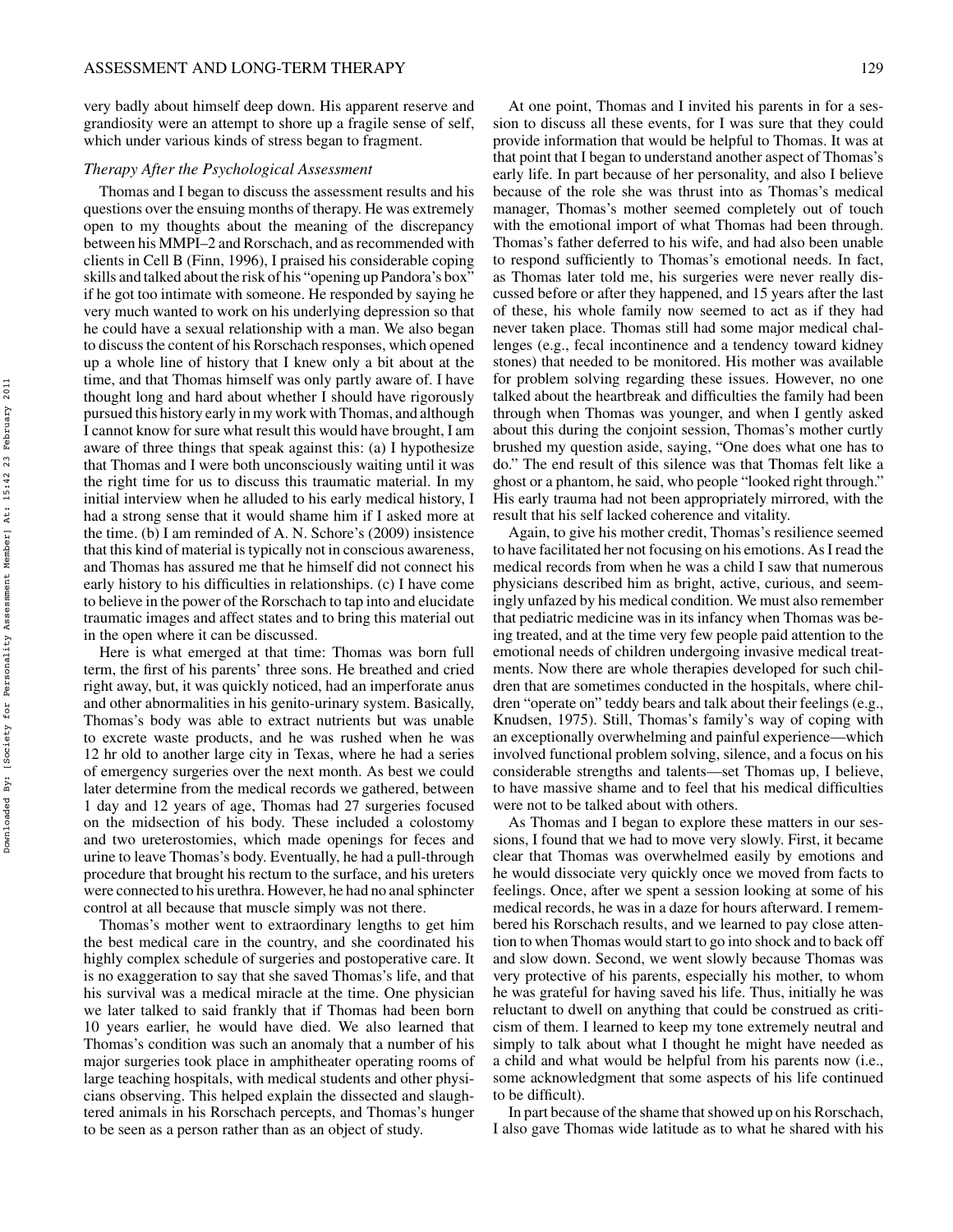therapy group. For a long while, he told them nothing about his medical history and current struggles. Gradually, with my coaching, he shared a little and was encouraged by the acceptance and compassion he received. The other men began to understand him more, he was more vulnerable with them, and I began to sense a deeper attachment forming. This paralleled the growing affection I felt for Thomas. I had always liked him, identified with him some, and admired his brilliance. As we worked on his medical trauma, though, I began to feel more protective, more connected and caring, and more fatherly toward him.

## *A Therapy-Induced Crisis*

As our work unfolded, Thomas began coming to therapy twice a week. I believe this gave him the added support he needed to go deeper. Thomas began to talk about a subject he had never discussed with anyone: his intense body shame. I learned that he had numerous surgical scars criss-crossing his torso, and that he kept a shirt on even when swimming. He said that he hated even looking at himself in a mirror. He also revealed the difficulties he had with his kidneys and his bowel functioning, and he told me of his conviction that no man would ever want to be sexual with him in part because of this. I encouraged him to visit a specialist to see if anything could be done to help; as a result he started taking a new medication, and his daily bowel functioning got considerably better. He talked in the therapy group about the scars on his body and the group reacted well. He even experimented with taking his shirt off at a local swimming hole, and was encouraged when no one reacted negatively.

It was about this time—when Thomas began to have a bit of hope—that he suddenly plunged into a period of intense despair. He became suicidal, and in several poignant individual sessions sobbed as he talked about how completely worthless and deformed he felt. My heart ached for him, and his despair was difficult to sit with. At one point I even considered suggesting hospitalization. During one session, Thomas described himself as being in the "Valley of Death,"5 and I guess I went there with him to some extent. I was quite scared and worried that I was taking the wrong approach in his treatment, and that I had made things worse for him. (The reader might remember that these were the exact same feelings reported by my colleague who worked with "Bob.") I had one or more sleepless nights after Thomas called me at home in the evening, desperate and in anguish. I got support from my colleagues, and comforted myself by remembering my own "dark nights of the soul" in psychotherapy—from which I eventually emerged better than ever. I did not know exactly how to help Thomas, but I was determined that I would be as present as I could be with his pain, so that he would not have to experience it alone. Then one day, perhaps in part to soothe myself, I asked Thomas if he would complete another MMPI–2. He was willing; the resulting profile is shown in Figure 4.

Thomas's MMPI–2 from this time was highly distressed and disturbed, and it resembled the profile typical for trauma survivors or people with borderline level personality organization. Strange as it might seem, however, I found the MMPI–2 comforting and helpful. It was comforting because



FIGURE 4.—Thomas's MMPI–2 profile when he was in crisis midtherapy. VRIN  $=$  Variable Response Inconsistency scale; TRIN  $=$  True-Response Inconsistency scale;  $F = Infrequency$ ;  $Fb = Back F$ ;  $Fp = Infrequency$  Psychopathology;  $L =$  Lie;  $K =$  Defensiveness;  $S =$  Superlative Self-Presentation; Hs = Scale 1, Hypochondriasis;  $D =$  Scale 2, Depression; Hy = Scale 3, Hysteria; Pd = Scale 4, Psychopathic Deviate;  $Mf = Scale 5$ , Masculinity-Femininity; Pa = Scale 6, Paranoia; Pt = Scale 7, Psychasthenia; Sc = Scale 8, Schizophrenia;  $Ma = Scale 9$ , Hypomania;  $Si = Scale 0$ , Social Introversion. Excerpted from the *MMPI*<sup>®</sup>-2 (Minnesota Multiphasic Personality Inventory<sup>®</sup>-2) Manual *for Administration, Scoring, and Interpretation, Revised Edition.* Copyright © 2001 by the Regents of the University of Minnesota. All rights reserved. Used by permission of the University of Minnesota Press. "MMPI" and "Minnesota Multiphasic Personality Inventory" are trademarks owned by the Regents of the University of Minnesota.

it gave me a rubric for understanding the emotional place Thomas was in. This profile is almost an exact representation on the MMPI–2 of the difficulties that had shown up earlier on Thomas's Rorschach: depression, confused thinking, problems with emotion management, and severe alienation and isolation from others. This profile was very different than the earlier ones from Thomas, and I realized that through our work, he and I had gotten beneath his sturdy defenses, and what was an underlying disturbance previously was now out on the surface. In effect, Thomas had moved from Cell B to Cell A on the MMPI–Rorschach table (cf. Table 1), and he was in a therapy-facilitated period of extreme pain. I still worried about whether he could survive the process intact, but the MMPI–2 also gave me an idea about how to proceed.

In examining his test scores I also realized that Thomas was struggling with a great deal of rage, which had yet to be expressed. The highest code type, 2–7–8—which is associated with depression, anxiety, shame, and suicidal ideation—was just slightly above a lesser-elevated 4–6 code type. This latter pattern often indicates anger, vindictiveness, and sadistic tendencies. I also remembered that on his Rorschach, Thomas had an elevated number of white space  $(S = 6)$ , and aggressive movement responses  $(AG = 2)$ . I hypothesized that Thomas's hope had begun to mobilize another part of his grief process—his fury toward his family and the physicians who operated on him. However, this anger was severely blocked, in part because he had to split it off growing up, and also because he continued to be quite involved with his family. I wondered if Thomas's urges to kill himself were a reaction formation against his desire to murder his "saviors."

I did not interpret this directly to Thomas at the time, but I began to listen for, ask about, and support any signs of anger that I heard. Within 9 to 10 months, Thomas was talking in individual sessions about his fantasies of torturing and humiliating the surgeons who had operated on him. He also got a great deal of support from the other men as he brought this material into his therapy group. As time went on, Thomas accessed anger at his

<sup>5</sup>I am sure Thomas was referring to the "Valley of the Shadow of Death" from Psalm 23, which he knew well. I found his slight error significant and even more descriptive of the process we were undergoing than the original phrase.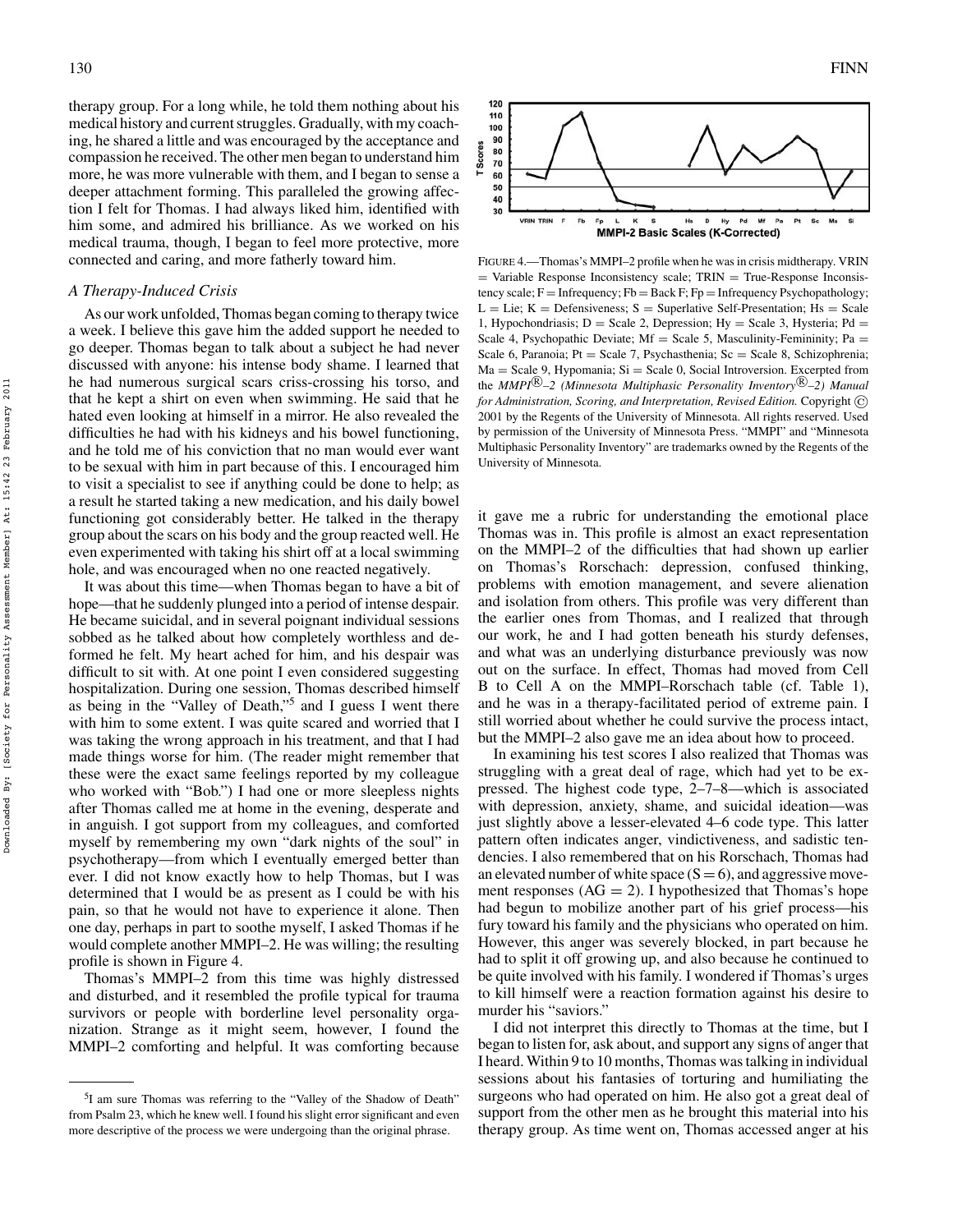parents for being so emotionally unavailable to him, and for not having really "seen him" for who he was. We then had a series of individual sessions in which he raged about his parents' decision to keep him alive rather than let him die as an infant. As he did this work, his depression began to abate and he seemed more peaceful. Then one day, he announced that he had firmly decided he was better off alive than dead, and that he was glad—in spite of all he had been through—for the medical interventions that had saved his life. We both wept and I knew that he had turned a crucial corner.

## *Final Stages of Treatment*

Thomas continued in individual treatment with me for another 5 years after that session (making 8 years in total), but rather than continuing with my detailed account, I briefly summarize the latter half of our work. I ended my therapy group, and Thomas joined another run by an excellent therapist I knew. Thomas did a number of Eye Movement Desensitization and Reprocessing sessions with a colleague, which he found extremely useful. He also began taking Lexapro and Buspar, which he felt helped transform his personality and give him access to a wide range of experiences he would otherwise never had had. Of course there were more periods of depression, but none as severe as the one I have described. Then, at one point, Thomas went off to Europe for a year to pursue his music. We kept in contact during that period, and it was there that he had his first significant sexual relationship with a man. His heart was broken when the relationship ended, but Thomas realized that it had nothing to do with his body, and soon he began to date another man. He came back to the United States, finished his graduate degree, and continued to see me in therapy once or twice weekly. We spent a great deal of time talking about his dating, with his gradually becoming more discerning about the partners he chose. After his graduation, he obtained an excellent position in a large city elsewhere in the state. We had 6 to 7 months to talk about our therapy ending, and he was eloquent in his appreciation of me and of our work. We also did another MMPI–2 and Rorschach about a year before we ended.

The MMPI–2 profile was not as good in some ways as Thomas's initial profile, in that it showed a bit of depression, some anxiety, and some struggles with self-esteem. In many

ways, however, it seemed a much more realistic profile for someone with Thomas's history than what he had first produced before getting deep into therapy. The second Rorschach was quite complex, like the first one (see Table 2 for the Structural Summary). It still showed a great deal of painful affect and disturbing ideation, but the object relations were better. The HVI was no longer positive, the number of reflection responses had dropped from 10 to 3, the Isolate/R was .20 (as opposed to .35), Thomas now had a Texture response and 11 Pure H responses, and the H balance was better (11:2 instead of 4:8). There were signs that Thomas felt better about himself; for example, there were no Vista responses and the Morbids had dropped from 8 to 6. The Trauma Content Index (Armstrong & Loewenstein, 1990) had also dropped from .59 to .38. In summary, Thomas seemed to feel somewhat better about himself, less alienated and isolated, and had achieved some resolution of his past trauma, with the result that he was using less narcissistic defenses. His perceptual accuracy on the second Rorschach was slightly worse  $(X + \% = .48 \text{ vs. } .59)$ , but this appeared partly due to his being less distanced from his feelings.

The full response phase is presented in the Appendix. Some of the responses were still quite disturbing and traumatic (e.g., Response 6), but there were also a number of responses that contained content (absent from the first Rorschach) related to nurturance, transformation, and exploration. Here are excerpts of some of these responses:

**Card I, R3 (inverted):** These are two hummingbirds with oversized heads, both feeding from the same food source, honey or some sort of container. These are the beaks up here receiving sustenance. They have oversized heads, but everything else is in proportion. Their wings are beating. They're content as they feed *...*

**Card III, R12 (***<***):** A long skinny fish floating over a bigger fish who's malformed and stuck to a food source. Perhaps it's an underdeveloped fish that develops outside. It's waiting to be a big fish. It's not done with the food source. It's gone a long way, but probably has another couple of weeks. It's still tethered to the food source and will die if separated. It has to stay and be content with the long skinny fish swimming around. But they're making friends. "When I get done, we'll play." This is a transition. It's hopeful, healthy, doing what it should. It's taking

TABLE 2.—Lower portion of the Structural Summary of Thomas's first Rorschach.

| RATIOS, PERCENTAGES, AND DERIVATIONS  |                 |                                        |             |                                            |                                     |                                                           |                                                          |                                                               |                                                                  |                                                                                        |                                                     |
|---------------------------------------|-----------------|----------------------------------------|-------------|--------------------------------------------|-------------------------------------|-----------------------------------------------------------|----------------------------------------------------------|---------------------------------------------------------------|------------------------------------------------------------------|----------------------------------------------------------------------------------------|-----------------------------------------------------|
| $\mathbb{R}$                          |                 |                                        | $=40$ L     |                                            |                                     | $=.14$                                                    |                                                          | $FC:CF + C$                                                   | $=4:12$                                                          | $COP = 7$                                                                              | $AG = 2$                                            |
| EB<br>eb                              | $=15$<br>$= 24$ |                                        | :14.5<br>:3 | EA<br>es<br>Adj es                         | $= 29.5$<br>$=27$<br>$= 13$         | EBPer<br>D<br>Adj D                                       | $= NA$<br>$= 0$<br>$= +4$                                | Pure C<br>$SumC$ : WSumC<br>Afr<br>S<br>Blends:R              | $=1$<br>$= 2:14.5$<br>$= 0.43$<br>$=1$<br>$= 20:40$              | Food<br>Isolate/R<br>$H:(H) + Hd + (Hd)$<br>$(H) + (Hd):(A) + (Ad)$<br>$H + A:Hd + Ad$ | $=4$<br>$= 0.20$<br>$= 11:2$<br>$= 2:3$<br>$= 33:3$ |
| <b>FM</b><br>m                        |                 | $=14$<br>$=10$                         |             | SumC'<br>SumV                              | $= 2$<br>$= 0$                      | SumT<br>SumY                                              | $=1$<br>$= 0$                                            | CP.                                                           | $=1$                                                             |                                                                                        |                                                     |
| a:p<br>Ma:Mp<br>$2AB + Art + Ay$<br>M |                 | $= 20:19$<br>$= 7:8$<br>$=27$<br>$=$ 3 |             | Sum <sub>6</sub><br>Lv2<br>WSum6<br>M none | $=$ 30<br>$=12$<br>$= 123$<br>$= 0$ | P<br>$X + \%$<br>$F + \%$<br>$X - \%$<br>$S-\%$<br>$Xu\%$ | $=10$<br>$=.48$<br>$= .40$<br>$=.23$<br>$=.11$<br>$=.30$ | 7f<br>Ζd<br>W:D:D <sub>d</sub><br>W:M<br>$DO +$<br><b>DOv</b> | $=$ 38<br>$= +13.0$<br>$= 32:4:4$<br>$= 32:15$<br>$=$ 33<br>$=2$ | $3r + (2)/R$<br>$Fr + rF$<br><b>FD</b><br>$An + Xy$<br><b>MOR</b><br>TCI               | $=.63$<br>$=$ 3<br>$=$ 3<br>$=1$<br>$= 6$<br>$=.38$ |
| $SCZI = 4$                            |                 | $DEPI = 5$                             |             | $CDI = 2$                                  |                                     | $S-CON = 8$                                               |                                                          | $HVI = No$                                                    | $OBS = No$                                                       |                                                                                        |                                                     |

*Note*. This is the 4th edition of the Structural Summary because that is what was current at the time I tested Thomas. TCI = Trauma Content Index (Armstrong & Loewenstein, 1990).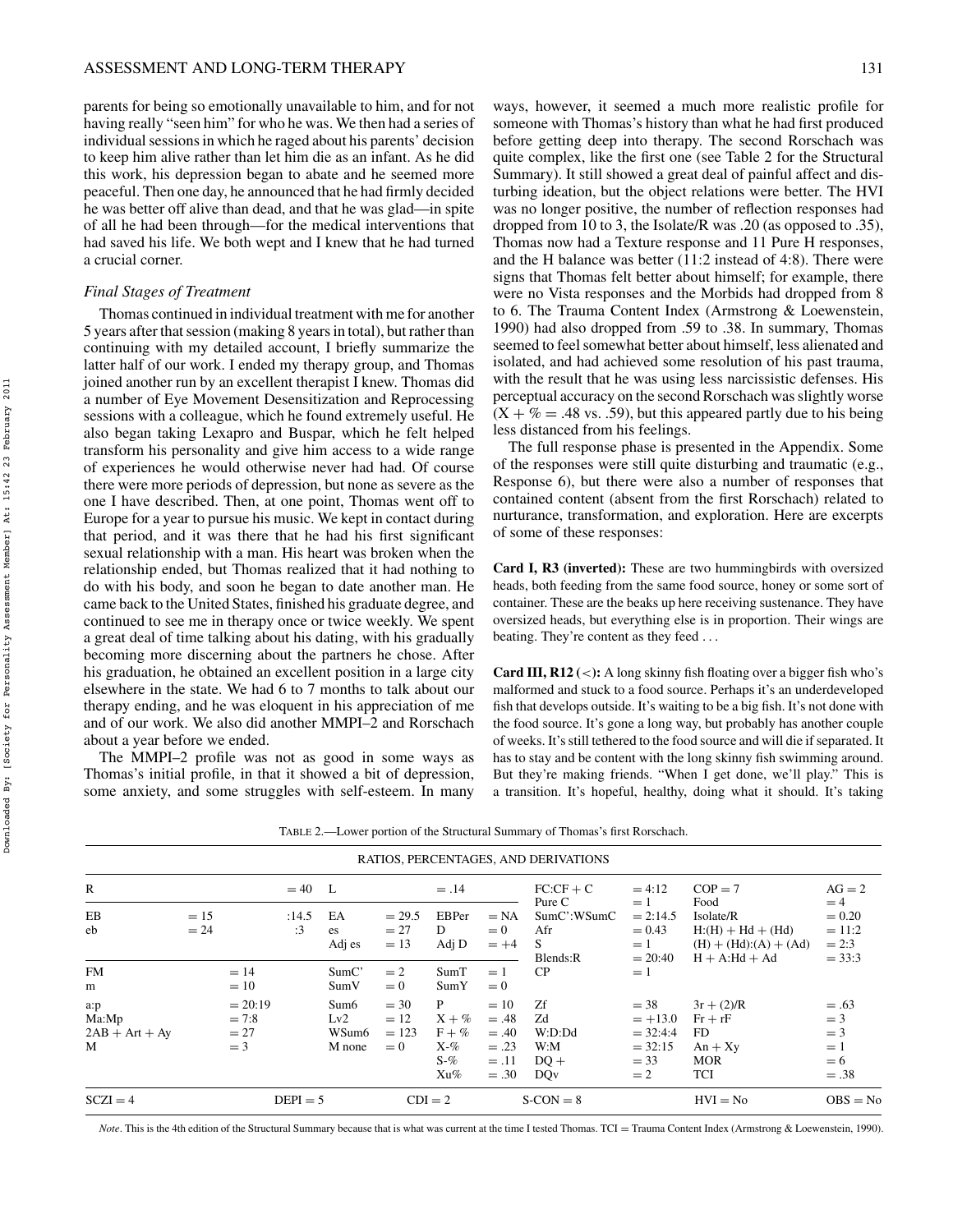nurturing from the food system and getting ready to interact once he gets un-tethered. It's a hopeful, happy picture.

**Card IV, R14 (***>***):**This is the picture of where a land bomb has gone off. An explosion has lifted up the ground, intact. It takes the roots and trees intact and blows them off. *...* It was a big messy bomb, but this was not about destruction or devastation. This is not an unhappy picture. *...* It looks like barren land, but it will be fruitful. But it won't have that root system there. It'll start over.

**R16 (***<***):** This is just another view of two images ago *...* You can see a bit better the damage done to it. It's not been totally leveled. There's a good bit left, but the part that's been cut off is significant, the tallest part. There's quite a bit left, really dense green left. This operation meant to cut off just a bit. It's not a whole land bomb. The part that got blown off had just grown wild and gotten out of hand. *...* There's solidity here, not devastation. It's like land surgery, major land surgery. But the core part is there. It's fine.

**Card V, R17**: I see a moth. I think I saw one last time. This vaguely reminds me of that image, but this moth is getting rid of its old legs. The middle part is the true moth growing out of it. *...* This part on the side is the old part, molting—in the final stages of molt. Once it comes out, it will have a sleek firm body, which will allow more movement. The old appendages are about to fall off. It's coming out of its adolescence and the moth is ready. It's time to let go of the old, and this moth is ready to do it.

**Card IX, R35 (inverted):** All I see, it's hard to make out, are two Chinese goldfish, beautiful peach-colored goldfish in a pond, exploring under a plant searching for food *...*. It's peaceful, soothing to look at. Beautiful pale orange fish underneath a gorgeous flower blooming, intense pink with green leaves. *...* It's so pretty, soothing; there's a glorious light. There are so many hues of color. That's what I like. They're going to the depths, taking the plunge. I want to swim with them in the clear water. They're in the moment of descent, in a deep, rich, murky, nutrient-rich spot beneath the plant. *...* It's nutrient-rich water. I can taste it. The fish will slurp it up. I want to go along, ride on their backs, go along with them. I love this hue of pink. It's so happy—the color of hydrangea—sweet, feminine, but it's got power. It's beautiful. I would want 15 vases of these flowers inside my house. It's a picture of life: blooming, feeding, thinking. Healthy fish going down to feed themselves. A flower at the peak of its time. It's exciting, the unknown in this. What will the fish find? Where does the flower come from?

Overall, I found these responses comforting. I understood that the work Thomas and I had done had been extremely difficult, that his traumatic history would always be somewhat present with him, and that he feared he was not yet ready to separate from me. It was also apparent, however, that he had come through the therapy changed and renewed, and I believed he was almost ready to leave me and go out into the world. We worked for another year and then said goodbye. This was approximately 7 years ago.

Thomas has visited me multiple times since he left town, and he is now doing quite well. He is well liked and appreciated at his work, has several good buddies, and most important, is now living with a partner, Gustavo, with whom he has been in a sexual relationship for several years. When Thomas and Gustavo were getting ready to move in together, he brought Gustavo in to meet me when they were in Austin together. I liked Gustavo immediately, and am very happy that the relationship is succeeding. When Thomas visits he says that he still misses me, and I still think about him often and am very grateful for the experience of working with him.

Recently, Thomas and I have had more contact, because he reviewed this manuscript, corrected several errors in the history, and gave me permission to publish the article. I had initially omitted details about Thomas's medical condition to protect his confidentiality, but it was his opinion, and I came to agree, that this level of information is necessary for readers to get an accurate sense of his experience. Finally, at my invitation Thomas wrote a short piece about his experience of the events I relate, which I append here.<sup>6</sup>

#### A COMMENT FROM THOMAS

The way of love is not a subtle argument. The door there is devastation. Birds make great sky-circles of their freedom. How do they learn it? They fall, and falling, they're given wings.

### *—Jalal ad-D*¯ı*n Muhammad Rumi, 13th-century Sufi poet*

Steve Finn shared this poem with me sometime in the summer of 1998, when we were in the deep throes of my psychological testing and my response to it. As I studied and absorbed its wisdom, the poem soon became the perfect summation of my psychological path, and as I came to learn, my spiritual path, too.

There was nothing subtle at all for me about the results of my psychological testing.

The metaphors—succinct and dead on—that the two Rorschach tests and the MMPI–2 profiles provided me spoke to a pain before and beyond words that I had always carried. Until the testing, I had indeed worked hard in therapy, but it was rather like snorkeling: I descended, held my breath for a while, surveyed the underwater landscape, and then returned for air. Therapy after the testing was like an extended visit to the

<sup>&</sup>lt;sup>6</sup>I made the decision to include the added information only after careful deliberation and after consulting with numerous colleagues and several ethics experts. In the end, it was clear to me that Thomas's urge to tell his story "as it really was" reflected his having overcome great shame about the things revealed in this article and not some pathological form of exhibitionism. I also felt it would be hypocritical and antitherapeutic on my part to urge more secrecy than Thomas wanted. Thomas and I thoroughly discussed the possibility that a motivated person could determine his identity and thereby link him to the highly personal information revealed here. He did not dismiss this eventuality, but said it did not worry him and would not cause him harm if it happened. In a series of discussions, Thomas and I also talked about the relational and psychological meaning of my having chosen to write about him and our work. Once again, I was impressed by his openness, level-headedness, and psychological awareness. I became convinced that our work on this article had in fact reinforced some of the gains Thomas made in therapy. Finally, I acknowledge that it is not commonplace to ask a client to contribute a comment to a published case history, but such an action fits well into the humanistic and phenomenological model of collaborative/therapeutic assessment that I use in my work (Finn, 2007; Fischer, 1985/1994), and also is encouraged by this journal for cases submitted for publication (Meyer, Nichols, & Handler, 2005).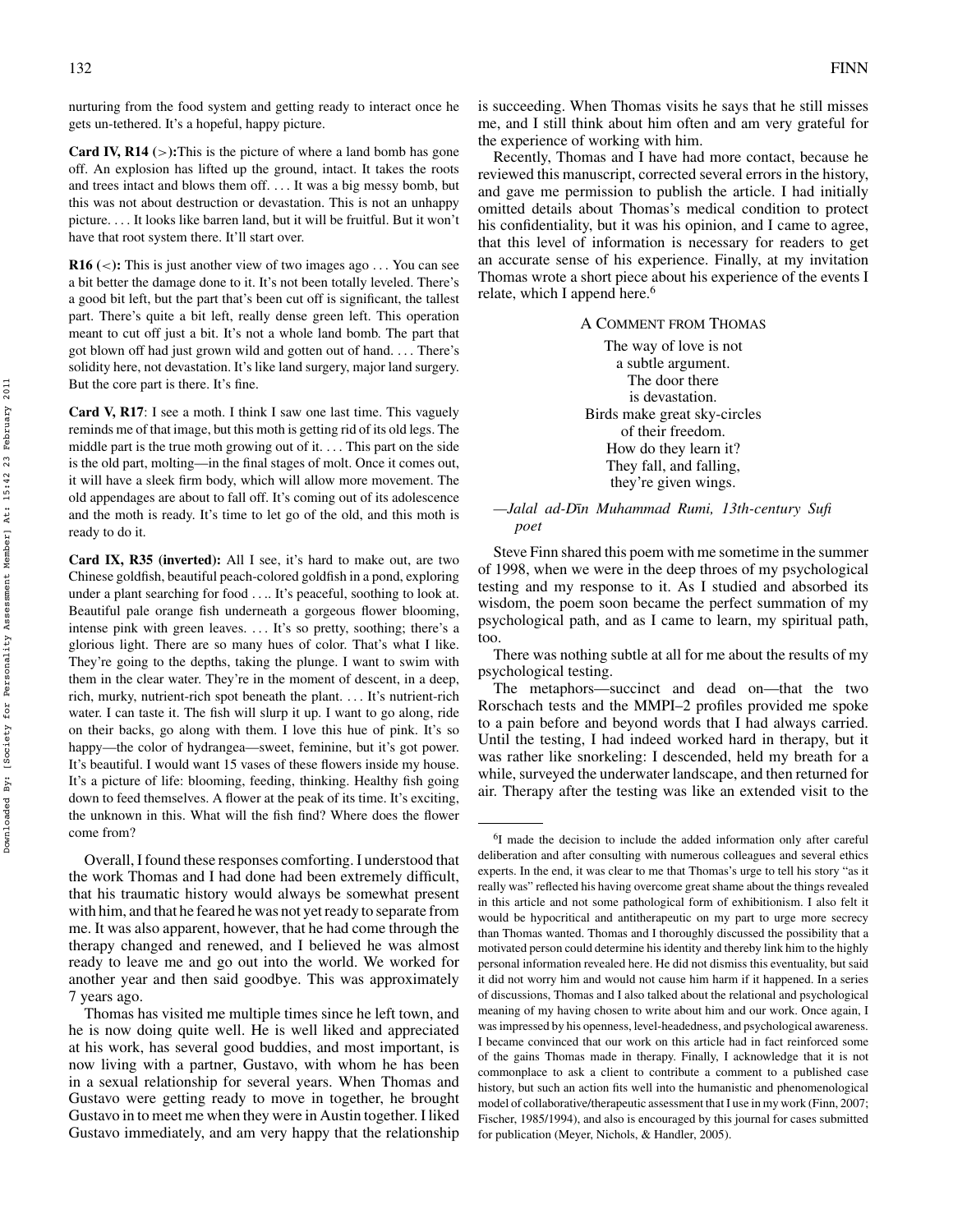Mariana Trench. I had no idea as I completed the tests the rich and painful bounty they would yield. The world opened to me through psychological testing was totally foreign, treacherous, full of chasms and pools of quicksand. The testing cut through like a razor to my core beliefs, attitudes, assumptions, and patterns that were totally unconscious to me yet that shrouded every part of my experience. Working with the issues and experiences they brought to my consciousness has been the most important part of my growth as a human.

As Steve recounts, this work was long, exceedingly difficult at times, and did not yield immediately rewarding results.

Lucky for me, though, Steve's hand (as were the hands of the other therapists in Austin with whom I worked) was steady and sure.

After my psychological testing, I was Rumi's bird, falling at what seemed like a million miles an hour toward the ground, unsure what was ahead other than certain annihilation. Very, very slowly, my descent slowed and I began to grow wings—wings that have enabled me to say a clear and unambiguous "yes" to life and its complications; wings that finally allowed me to heal from 30-year-old-scars; wings that helped me enter intimately instead of terrified into relationships with my family, my friends, and my lover.

Thanks to Steve's expert guidance and to my own work, I now have my wings—born of devastation and of love.

### SUMMARY AND CONCLUSIONS

In closing there are a number of points I wish to stress.

1. It is a rigorous process to do long-term psychotherapy with clients who effectively use coping mechanisms to deal with underlying states of depression, shame, emptiness, and anger. Clearly this work is not for everyone! As I tried to illustrate with the case of Thomas, it can be quite frightening, destabilizing, and overwhelming—for both client and therapist—to form the kind of attachment that exposes clients' underlying pain and difficulties. My experience is that often clients "check out" therapists unconsciously before really starting this work; silently asking them, "Will you be there with me if we open this up?" and "Do you really believe I can get through this pain to another place?" And perhaps therapists are also deciding, inside themselves, "Am I ready to take this journey again?" and "Is this a person I can commit to?" I think this kind of mutual sizing up is essential, because once the uncovering process is begun, it might be impossible to stop it and put the lid back on Pandora's box.

I also want to emphasize that there is no shame for either client or therapist in deciding not to pursue such a lengthy or rigorous course of treatment, and that timing is important. Clients who do not have the energy, resources, or will for this type of psychotherapy are really better off doing something briefer and less intense. Therapists who do not have the time, desire, or emotional energy to engage in this type of work are better off referring the client to someone else, or offering to help them in other ways. I know from experience that there are many things one can work on and address with clients without engaging in long-term intense psychotherapy. I also acknowledge the reality that many clients are not in the financial situation to undertake this kind of work, and that long-term psychotherapy is not easily available to people who cannot pay for it themselves.

Understanding the rigors of long-term therapy for clients in Cell B helps psychologists give informed consent to clients and not be naive or overly optimistic when making treatment recommendations. It also helps me stay humble when a client "passes" on this kind of work, for example when we have reached a juncture where our therapy could go deeper and the client instead decides to terminate. For the truth is, I really do not know if uncovering old wounds is the best approach for the person, whether it is the right time to do that work, or whether I am the best person to work with that particular client.

2. Multimethod psychological assessment can be enormously helpful in the process of long-term psychotherapy, by identifying those clients who could benefit from it, helping therapists gain more empathy for their clients' dilemmas of change, providing guideposts and reassurance for clients and therapists as they walk through the Valley of Death, to use Thomas's term, and tracking changes in clients as therapy progresses. To return to the case of Bob from the beginning of this article, I was able to use the client's assessment results to explain to my colleague that she had not done anything wrong, that she had been partially right about Bob's good ego strength, and that I thought that she and he could get through the difficult period they were in. At a follow-up 3 months after the assessment, Bob was still depressed, but not suicidal, and my colleague was no longer scared and confused about what was happening in the treatment.

In that instance, psychological testing was useful in giving new information to the client and therapist and making sense of a confusing and frightening experience that was occurring. However, I agree with Appelbaum (1990), the famous assessment psychologist, who asserted that an assessment could be invaluable even if it were only to confirm what a therapist already thought he or she knew about a client. Appelbaum commented that in the middle of long-term psychotherapy it is easy to lose one's bearings and that he would often have given his eye teeth just to have independent support for his working hypotheses and treatment plan. Assessment can provide such independent confirmation.

To return to a point emphasized in the *Psychodynamic Diagnostic Manual* (PDM Task Force, 2006), the type of assessment that is necessary in such situations is one that documents the overt symptoms and behaviors of the client, but that also goes beyond them to focus on the client's internal experience and to illuminate the client's as-yet unvoiced emotional dilemmas. In my experience, this kind of assessment requires a multimethod approach that utilizes interviews, self-report instruments, and performance-based personality tests such as the Rorschach and AAP.

3. When a client and therapist are ready to deepen their work, psychological assessment can help them do so. As is evident in the case of Thomas, the midtherapy Rorschach and MMPI–2 profiles not only gave me a road map for what Thomas was going through, but they also spurred our transition into the deeper work in the first place. Again, I believe this catalytic effect is more profound when the therapist conducts the psychological assessment himself or herself with the client. Sometimes I like to play both roles—of therapist and assessor—to create this kind of intensity in the treatment. Other times, for example, with clients I find personally challenging, I ask one of my colleagues to do the assessment

201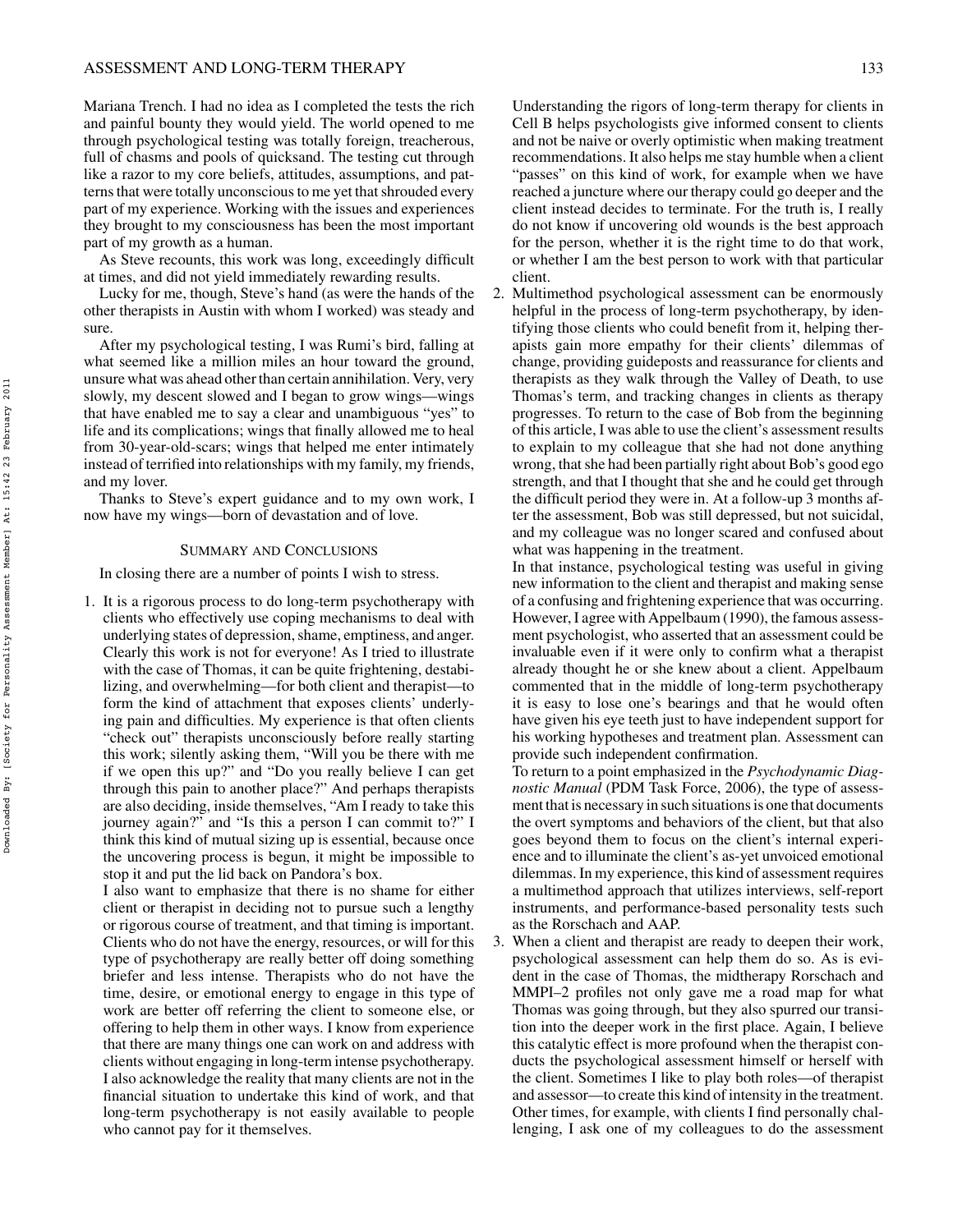so they can serve as an outside support and advisor for my work with the client. I have been helped with my own clients by my experience being the outside consultant for therapists working in long-term therapy with clients in Cell B.

- 4. Getting training and experience in psychological assessment and long-term psychotherapy will help you get better at both. Doing long-term psychotherapy with Thomas and other clients has taught me, on a visceral level, what certain MMPI–2 and Rorschach scores most likely mean for clients and their treatment. This experience has helped me find convincing clear language with which to give assessment feedback to clients and referring therapists. It has also assisted me in making more realistic treatment recommendations; I do not tell clients in Cell B that they can probably resolve their intimacy problems with a year or two of psychotherapy. Conversely, by studying clients' assessment protocols, I have become more attentive to certain processes in psychotherapy. I am more aware now when clients are defending against painful affect in sessions, and of what certain psychological defenses look like in real life. This allows me to make more fine-tuned interpretations, which are better timed and more mirroring of clients' experience. I strongly believe there are numerous benefits in getting well trained in both assessment and psychotherapy.
- 5. Last, our profession suffers when we make too big of a distinction between assessment and psychotherapy. Although each type of work does require certain special skills and training, I believe we hamper ourselves when we insist on seeing assessment and psychotherapy as completely separate enterprises. I have built my career on the belief that many forms of psychological assessment have powerful therapeutic potential. I also firmly believe that high-quality psychotherapy requires a process of constant assessment and reevaluation, whether one achieves this through formal psychological assessment or in some other way. This leads me to recommend that we reexamine long-standing rules of thumb that, for example, therapists should never test their own clients, or that clinicians should never accept clients for psychotherapy whom they have previously assessed. These old guidelines do alert us to potential challenges that occur when we combine assessment and psychotherapy. However, if we adhere to such rules inflexibly, we miss out on incredible opportunities to help our clients grow and to further our own development as psychologists and as people.

#### **REFERENCES**

- American Psychiatric Association. (2001). *Diagnostic and statistical manual of mental disorders* (4th ed.). Washington, DC: Author.
- Appelbaum, S. A. (1990). The relationship between assessment and psychotherapy. *Journal of Personality Assessment*, *54*, 791–801. doi:10.1207/s15327752jpa5403&4 31
- Armstrong, J. G., & Loewenstein, R. J. (1990). Characteristics of patients with multiple personality and dissociative disorders on psychological testing. *The Journal of Nervous and Mental Disease*, *178*, 448–454.
- Asari, T., Konishi, S., Jimura, K., Chkazoe, J., Nakamura, N., & Miyashita, Y. (2010a). Amygdalar enlargement associated with unique perception. *Cortex*, *46*, 94–99.
- Asari, T., Konishi, S., Jimura, K., Chkazoe, J., Nakamura, N., & Miyashita, Y. (2010b). Amygdalar modulation of frontotemporal activity during the inkblot test. *Psychiatry Research: Neuroimaging*, *182*, 103–110.
- Beck, A. T., Ward, C. H., Mendelson, M., Mock, J., & Erbaugh, J. (1961). An inventory for measuring depression. *Archives of General Psychiatry*, *4*, 561–571.
- Bowlby, J. (1980). *Attachment and loss: Vol. 3. Loss: Sadness and depression*. New York, NY: Basic Books.
- Bromberg, P. M. (2006). *Awakening the dreamer: Clinical journeys*. New York, NY: Analytic Press.
- Bucheim, A., Erk, S., George, C., Kachele, H., Ruchsow, M., Spitzer, M., ¨ *...*Walter, H. (2005). Measuring attachment representation in an fMRI environment: A pilot study. *Psychopathology*, *589*, 1–9.
- Butcher, J. N., Dahlstrom, W. G., Graham, J. R., Tellegen, A., & Kaemmer, B. (1989). *MMPI–2: Minnesota Multiphasic Personality Inventory–2: Mannual for administration and scoring*. Minneapolis: University of Minnesota Press.
- Derogatis, L. R., Lipman, R. S., & Covi, L. (1973). SCL–90: An outpatient psychiatric rating scale—preliminary report. *Psychopharmacological Bulletin*, *9*, 13–28.
- Exner, J. E., Jr., Armbruster, G., & Mittman, B. (1978). The Rorschach response process. *Journal of Personality Assessment*, *42*, 27–38. doi:10.1207/s15327752jpa4201 4
- Finn, S. E. (1994, April). *Testing one's own clients mid-therapy with the Rorschach*. Paper presented at the Society for Personality Assessment annual meeting, Chicago, IL.
- Finn, S. E. (1996). Assessment feedback integrating MMPI–2 and Rorschach findings. *Journal of Personality Assessment*, *67*, 543–557. doi:10.1207/s15327752jpa6703 10
- Finn, S. E. (2007). *In our clients' shoes: Theory and techniques of therapeutic assessment*. Mahwah, NJ: Erlbaum.
- Finn, S. E. (2009, August). *Recent advances in therapeutic assessment: Integrating insights from neuropsychiatry into psychological assessment*. Paper presented at the annual meeting of the American Psychological Association-Toronto, ON, Canada.
- Fischer, C. T. (1994). *Individualizing psychological assessment*. Mahwah, NJ: Erlbaum. (Original work published 1985).
- George, C., & Solomon, J. (1989). Internal working models of caregiving and security of attachment at age six. *Infant Mental Health Journal*, *10*, 222–237.
- George, C., & Solomon, J. (2008). The caregiving system: A behavioral systems approach to parenting. In J. Cassidy & P. R. Shaver (Eds.), *Handbook of attachment: Theory, research, and clinical applications* (2nd ed., pp. 833–856). New York, NY: Guilford.
- George, C., & West, M. (2001). The development and preliminary validation of a new measure of adult attachment: The Adult Attachment Projective. *Attachment and Human Development*, *3*, 30–61.
- George, C., & West, M. (in press). *The Adult Attachment Projective Picture System*. New York, NY: Guilford.
- George, C., West, M., & Pettem, O. (1999). The Adult Attachment Projective: Disorganization of adult attachment at the level of representation. In J. Solomon & C. George (Eds.), *Attachment disorganization* (pp. 462–507). New York, NY: Guilford.
- Kamphuis, J. H., Kugeares, S. L., & Finn, S. E. (2000). Rorschach correlates of sexual abuse: Trauma content and aggression indices. *Journal of Personality Assessment*, *75*, 212–224. doi:10.1207/S15327752JPA7502 3
- Keddy, P., & Erdberg, P. (2010). Changes in the Rorschach and MMPI–2 after electroconvulsive therapy (ECT): A collaborative assessment case study. *Journal of Personality Assessment*, *92*, 279–295.
- Knudsen, K. (1975). Play therapy: Preparing the young child for surgery. *Nursing Clinics of North America*, *10*, 679–686.
- Martin, E., & Finn, S. E. (2010). *Masculinity and femininity in the MMPI–2 and MMPI–A*. Minneapolis: University of Minnesota Press.
- Meyer, G. J., Nichols, D. S., & Handler, L. (2005). A call for case submissions. *Journal of Personality Assessment*, *84*, 1–2.
- PDM Task Force. (2006). *Psychodynamic diagnostic manual*. Silver Spring, MD: Alliance of Psychoanalytic Organizations.
- Schore, A. N. (2001). The effects of relational trauma on right brain development, affect regulation, and infant mental health. *Infant Mental Health Journal*, *22*, 201–269.
- Schore, A. N. (2005). Attachment, affect regulation, and the developing right brain: Linking developmental neuroscience to pediatrics. *Pediatrics in Review*, *26*, 204–212.
- Schore, A. N. (2009). Right brain affect regulation: An essential mechanism of development, trauma, dissociation, and psychotherapy. In D. Fosha, M.

201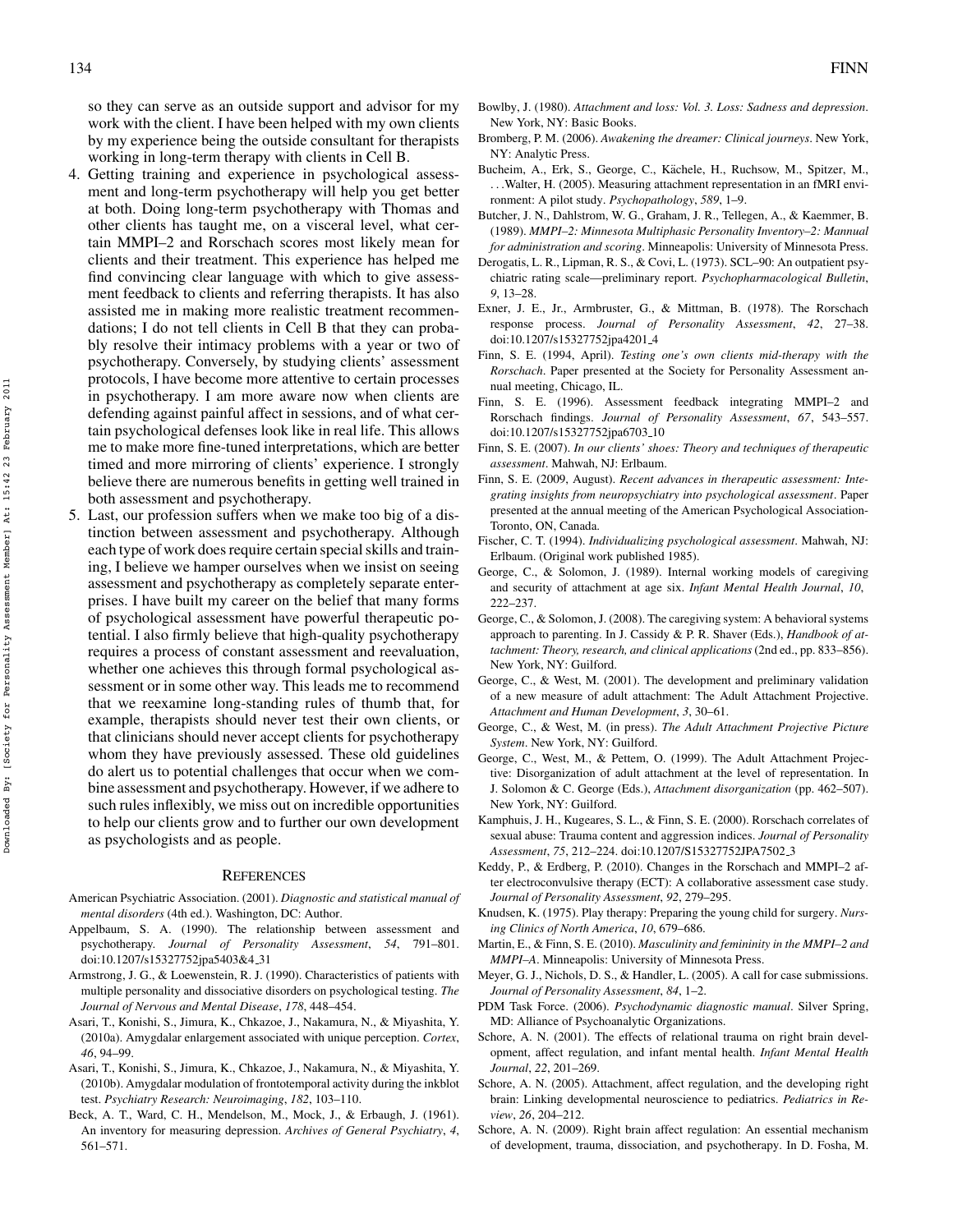Solomon, & D. Siegel (Eds.), *The healing power of emotions: Integrating relationships, body, and mind. A dialogue among scientists and clinicians* (pp. 112–144). New York, NY: Norton.

- Schore, J. R., & Schore, A. N. (2008). Modern attachment theory: The central role of affect regulation in development and treatment. *Clinical Social Work Journal*, *36*, 9–20.
- Slade, A. (2000). The development and organization of attachment: Implications for psychoanalysis. *Journal of the American Psychoanalytic Association*, *48*, 1147–1174.
- Tatkin, S. (2003). Marital therapy and the psychobiology of turning toward and turning away—Part 1. *The Therapist*, *15*, 75–78.

Weiss, J. (1993). *How psychotherapy works*. New York, NY: Guilford.

# **APPENDIX**

## RESPONSE PHASE OF THOMAS'S TWO RORSCHACHS

#### *Thomas's First Rorschach*

**Card I, R1**: I see the outline of a human pelvis, actually a skeleton. The leg bones have been torn off and the torso and rib cage also. It's like an anatomical exhibit in a medical school for a course in urology. This helps students learn about the body.

**R2:** I'm also seeing a bug, this creature thing, with large multipatterned wings, like under glass. It's been anesthetized with chloroform, but it's reaching toward the light. It's dark, maybe night, but it's flapping hard, reaching out, reaching toward the light.

Should I say more? *[SF: It's up to you.]* Can I turn it? *[SF: It's up to you.]*

*>* **R3:** This looks like a cutout from an impressionist painting. Here are the trees, forest, lake line, and reflection. Someone cut that out from a larger painting.

I can keep talking, but don't want to keep going if it's too much.

*[SF: It's up to you.]*

V **R4**: This almost looks like a football mascot. Here are the eyes. An angry creature reaching out for the ball. A mascot à la Texas Tech Red Raiders.

**Card II, R5**: Two Japanese kabuki theater people. The red part is a swirl of hair done up with a wooden hairpin. They're looking at each other, in the middle of a long formal dance routine. They're wearing long flowing kimonos with spots of red. Their hands are together.

*>* **R6:** This one is a scene from a slaughterhouse. The body of a sheep with the head and tail cut off, dark warm blood oozing on a stainless steel table. I see death, coldness, violence here. It's really been torn and hurt or ripped. It's not a clean death. It's a scene from an abattoir. It's a daily occurrence.

I think that's all I see.

**Card III, R7:** I see two people, two women, with breasts here, their back, rear end, feet. I don't know what kind of position that is. I thought it was two women, but this looks like a penis. It's almost like their fucking something. I don't know. There's a butterfly in between them, and almost like little Christmas tree ornaments hanging down from above. We're in the Eden place where all you can do is fuck and look at butterflies. They're holding what they are fucking and these angels are singing.

V **R8**: This looks to me like an animal that's being dissected, I imagine in biology class. There are pins stuck to the flesh here and here. Maybe it's a frog. It's opened up, the eyes have been plucked out of the sockets, the heart is split in two, and it's splayed open. There are two kidneys that have been excised and this is the ureter leading down to the genital area. This is an animal you learn from, something you stare at. There's a smell to this one too—of chloroform or whatever you preserve people, I mean animals with. These are the folds of the skin and the creases in the face.

*<* Nothing else comes to mind with that one.

**Card IV, R9**: This is sort of a Star Wars-esque space creature. We're down at the feet looking up. The body tapers up because of the perspective. It's a picture taken from the ground. The face looks like a vagina almost. I don't know if this is what he talks out of. He is somehow deformed, his arms didn't sprout as they should have—a Thalidomide Star Wars creature. He's viewed as defective. It almost looks like he's jumping down on you—almost like we've caught him midair.

*>* **R10:** This is again a section from a painting—a lake. It's great. It follows the rule of thirds. There are strong diagonals. We see a big cedar tree or something here. It's just a very peaceful lake.

V **R11:** This way it's of a horse-like, goat-like creature *...* a Merlin, a sorcerer. Here is the crown, the eyes, and the horse-like face, with webbed limp things. It's casting a spell and welcoming me in, sitting on a throne, about to embrace me. He's regal. This is an aristocrat, elegant, almost like from a family crest. He's noble, king-like, powerful, reserved.

*<* **R12:** I see this man's head coming out of a swan's body. The swan is looking backwards. This pastiche of animals *...* a dog-pig raising its head here in this background. It could be cover art for a William Faulkner novel. And again, the reflection in the water.

**Card V, R13:** I see a butterfly, a moth, not a very interesting one *...* a run-of-the-mill moth splayed out that would get caught in a light bulb in the porch outside. Nothing more to say about that one.

*(Turns card.)* I just keep seeing the same thing.

**Card VI, R14:** I see this Indian goddess in this really terrific fabric gown, something on top of something, with long flowing black hair and her arms outstretched. Her daughter is in front. They're in an Indian holy place. We're only seeing the back of them. I don't know what they're on top of. It's some nondescript place. I don't know what this is. There's some shaft going on, it leads to a light place. Maybe they're saying a prayer for this too. I don't know.

V **R15**: This is a mother here and her mirror image and a machine gun of some sort. She's protecting her child, who is being attacked by someone. She's not firing, just threatening to, saying, "I will use the gun." Her son is here. There's fire here, smoke, it's like a hologram of a giant burning fire. Out of it comes this image. She's dressed almost Marian-like, the Virgin Mary, Middle Eastern. "No one will harm me or my son." She was left by her husband and only has her son and herself and the gun and the people who are after her or him. It's definitely in Jerusalem or someplace in the Middle East. There's lots of sand on the ground and it's very hot. She has dark black eyes, and olive skin, and she's not afraid to kill and will do so if provoked.

*<* **R16:** I'm seeing this tugboat, steamboat thing going along a river. It's leaving behind this Oz-like place with Gaudi sculpture, a funky Pee-wee's Playhouse, like the Cathedral of the Sagrada Familia in Barcelona. Things are melting, but not in a bad way. It's a playful steamboat; it set sail from this fantastic city, this fairy tale land. It's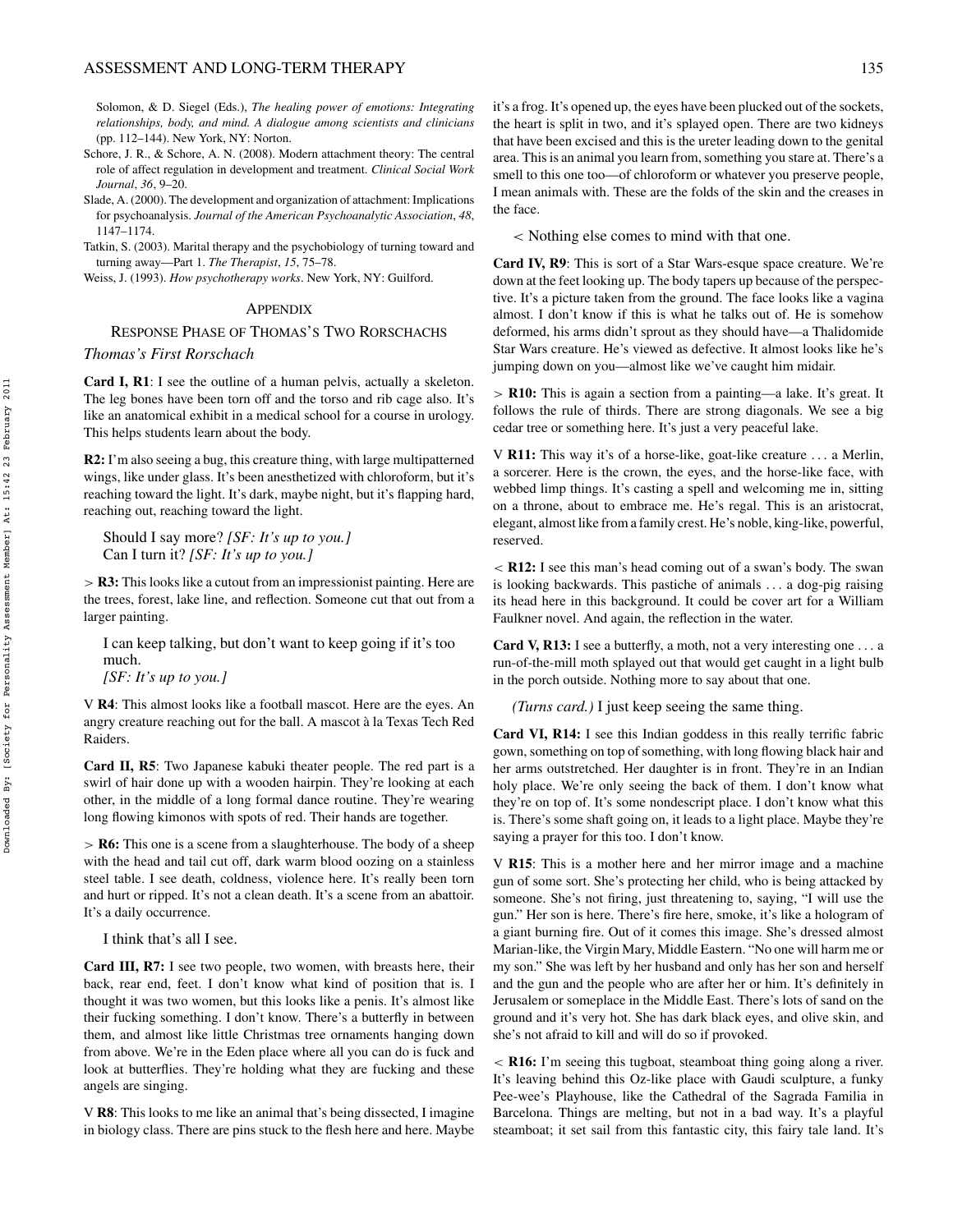cartoon-esque. The ship talks. Here's an eye. It could be out of Dr. Seuss land. The ship's name is Morton. It just goes along, doing what a tugboat does. It grew up as a young tugboat. Now it does what a middle-aged tugboat does. It's not a superhero, or a guardian angel. It doesn't carry a gun. If pirates came along it would be toast. This is a happy fairy tale with no marauding ships. But if there were any he'd be stepped upon. He's heading home. My goodness!

**Card VII, R17:** Two women from the 1950s who are staring at each other. No, almost like the red-headed character from the *Flintstones.* Thelma? She's looking at herself in a mirror. Her ponytail is flipped up, her hands splayed out in back, grinning to herself. But the aesthetic is from the 1960s. The hair, the skirt is long, the prim and proper blouse. I can imagine pearls being here. She has a very thin waist. She has taken heed of what the culture has told her to please her husband. She diets, smokes Lucky Strike cigarettes—short without filters—to keep her weight down. She takes pride in her small waist and will insist her 7- or 8-year-old daughters will conform also. She doesn't love easily. She's a very insecure woman. Her husband is a bit of an ass. These people aren't terribly high, just middle-class people in the late 50s, early 60s. She will ignore *The Feminine Mystique* when it is written in the early 1960s and keep doing the same thing. Her daughters don't like her. She's a very, very sad woman.

**V R18:** It's almost this doll from *The Nutcracker*—a Chinese variation of the doll from *The Nutcracker.* It has a big head and it's doing a Cossack dance, with legs splayed out, lined up with other people with its arms outstretched, wearing a bright-colored military outfit—blue with brass buttons. It has a stolid, inexpressive face with a moustache—a figure from prerevolutionary Russia. He's pompous, full of shit. Yet there's something comforting about it. He's dumb. He's a soldier in real life. He's not sharp enough to see that he's being manipulated and will be sent to die. The officers are watching in the audience and know these enlisted men will be sent out to die. It's like from *Life* magazine—Maxim entertaining the officers at the commissary—full of joy. This is the human side of war. Then we go to the next section two or three pages later. Maxim gets bumped off in the Siberian tundra, wearing the same jacket. We are meant to see this as *...* it comes from a photo essay on the horrors of war. Maxim—not very bright, but committed to the cause—dies. His mother and brother have come from Novosibirsk to watch the show. Another picture shows mom and son watching this happy performance. The caption says, "Little did mom and little Vladimir know that soon Maxim would be dead." That's how this fits in the narrative.

#### *(Looks on the back of the card, sighs, rubs his face.)*

**Card VIII, R19:** I don't know what the hell this is. I see two bears climbing up something. It reminds me of two bears climbing up a uterus—these sperm-like bears climbing up this uterus.

**R20:** Maybe to me it resembles a Georgia O'Keefe painting, vaguely resembling a bright flower, but it looks very vaginal to me.

**R21:** This comes from a medical textbook. It has to do with men's or women's genitalia, illustrated by Netter. It's muted clamshell gray. I don't know what this part of the body is or does. But it's a very important part of the urinary system or sexual system. I don't know what it is and I'm not getting help understanding what it is. Here are little vessels or veins. The text is written very coldly, sparsely, with no emotion in it. It's simply an exhibit—one colored image, excising it from the body—this organ and coloring it these artificial colors. It exists without the body—without the human. The blue part has a rubbery feel, like a lung. This has a synaptic feel—gray, long, and sticky. There is blood flowing through here. It's receiving life from the red space. I'm afraid of this picture, of this blue part. It just seems very objectified. I know I have one of whatever these are, but I don't want *...* I'm interested to know I have one and what it looks like, but I don't know what it is.

*>* **R22:** This view is another lake view, with bison. It's in Arizona or California. Here are outcroppings of red stone. These aren't true colors; they've been tinted. The bison are in mid-motion, bigger than life. This is a picture from an Indian mythology book, the wild god Bison, stepping up to the sun. It's an illustration from an Indian children's book about the sanctity of nature, that bison are divine, and that the great god Bison is up in the sky. This is the Indian equivalent of Christ's resurrection. Creation has won an earthly battle and is about to take its place on high. It's steeping on the giant stone creature. It's not fierce, more like the Indian equivalent of Aslam, stepping up to take his place on high with the sun god. It's joyful, the end of the Indian children's myth. This is Little Orphan Annie singing "The Sun Will Rise Tomorrow." This is a picture from a storybook Indian mothers read to their children. The caption says: "The great god Bison took his place on earth." The child is filled with comfort. There's order in the world. The mother shuts the book and kisses the child. It's a perfect ending. There's hope. It's like an altarpiece with Christ writhing inside with pain and then panels with technicolor Jesus, a picture of total glory. This is that equivalent for me for Indians. *(Sighs loudly)*

V **R23:** I just see a pretty design, this is a flower of sorts, the leaves, the root system. It's a pleasing, somewhat abstract design of a flower for a tacky piece of wallpaper. Someone saw this design and thought it would look good in someone's dining room, so they replicated it 1,000 times. But it's ugly times 5,000 on someone's wall.

**Card IX, R24:** Two witch-like characters, drinking, playing jazz, having a good time. It's Halloween, they're dressed up in an outfit, drinking of alcohol of some sort, maybe champagne, spraying something back and forth to each other. This is a scene from a Disney musical about Halloween. There's an orchestra playing the background, singing *Halloween Rock,* some kind of Leonard Bernstein number. It's not a new cartoon. It's from the 1940s when they had imagination. These are genies from Iran or Iraq at the graveyard—genies summoned out of bottles by two sorcerers, singing a song, smiling. They had been unable to get out of their bottles. There's a smoky feel and there's dancing in the background. These are two contented dead souls and every October 31st they party. The evening starts out very happy. I imagine they're in New Orleans. There are black harmonies, jazz harmonies, and orchestra of black men on Charles Street in the French Quarter. They are happy to see each other again, to be risen from the dead. But sadness pervades the end of the evening because they must go back until next year. This is the very beginning of the evening. The party has just started. These people are dancing, the dance of the dead, but with the genies. They're not out to grant wishes, just doing their dancing thing. It reminds me of *Fantasia,* a 1950s hip version of *Fantasia.*

*>* **R25:** This way I see a tree. God has sent down a lightning bolt. He's pissed at someone. He's started a flame. These are tongues of fire, or *...*

**R26:** These are flames of the Holy Spirit descending on the earth, coming down en masse, flame lapping up in the air. This is a picture of salvation, of damnation. It's not a burning tree. It's about to stretch towards all humanity and take in an embrace. This is salvation. This is a sophisticated picture. Here are the tongues of fire. "And the Spirit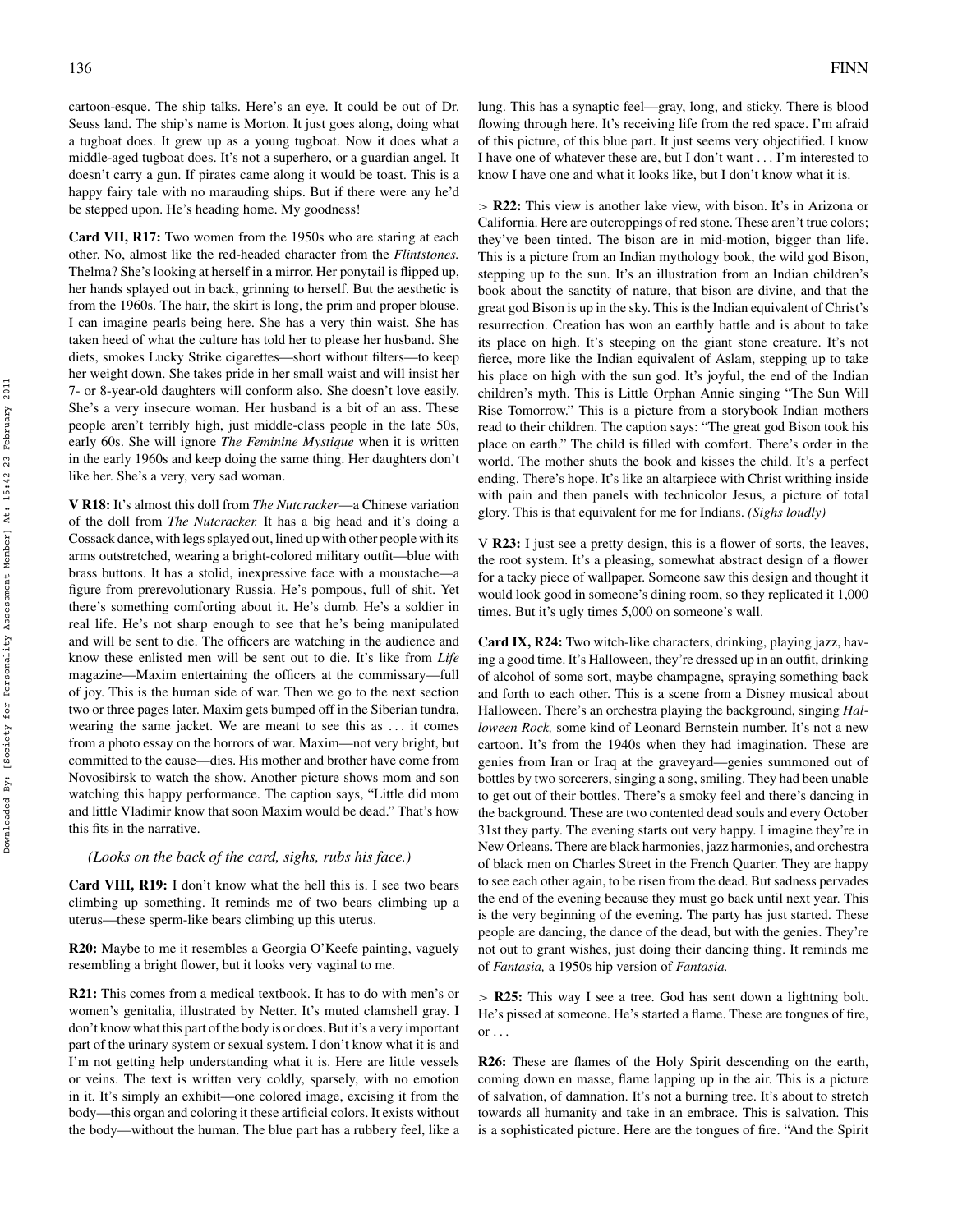dwelt among us." It's done quietly, with no fanfare, a silent descent. This is Pentecost.

V I don't see anything with that one.

*>* **R27:** I see the belly of a goldfish rising up to meet the water line. There's a bubble of oxygen, and a plant here. It's very soothing—the dark green and the beautiful orange. It's like a tiger fish in a Chinese restaurant, with glorious glowing fins, and a wonderful shimmer. *(Makes swimming motions with his hand.)* It's coming up to drink. We have a wonderful moment of seeing it spread out coming to drink.

**Card X, R28:** Immediately I see Paris, the Eiffel Tower, images of excitement. The shapes don't represent things; they are excitement. All of the colors accent the wonder of the Eiffel Tower. Only this structure represents something real. All the rest is Paris. "Ooo la la, c'est Paris! C'est jaune. C'est bleu. C'est vert." It's from the 60s, although the blue is a 50s color.

**R29:** These are Siamese twins, chic artistic Siamese twins dressed in Oscar de la Renta blood red gowns with sequins, with Bobby hats on like English policemen have. They are attached at the head; this is a device that keeps them alive. They're on a glamorous bed, holding a bra between them, having a joke with the photographer. They think the picture is only for their private consumption and no one else. All these colors make them happy, soothe them. They're in their early 30's. They have had a hard life, but they prevail. This is an Elephant Man-esque moment, like John Merrick tidying up to see the aristocrats. These women are well bred; they live in Paris, among the elite. They're off to a ball at the Hôtel de Crillon at the Place de la Concorde. This picture is being taken before they go out. They're horsing around. The photographer is their mother; she's saying "Smile." They're elegant and about to be taken outside to this ball at this incredible Parisian hotel. They're very excited, distracted from their station in life, from being attached at the head—sort of like Audrey Hepburn in *My Fair Lady.* They have elegant thin necks. This is a picture of elegance in the midst of horrifying sadness. This is the nobility of "I will not do as Joe Kennedy did and lobotomize my defective daughter. I will dress them up and give them the chance to interact with society." There's dignity here. It reminds me of a phrase from William Faulkner's Nobel Prize speech: "I hope man prevails." These people prevail over circumstances.

*>* **R30**: In this view I see a Salvador Dali-esque free association of forms and colors that don't make sense. It's bizarre, fanciful. The blue is a crab character and also a flower of the same hue. What the hell are they called? The brown thing is chicken. There's a Texas yellow rose about to bloom. Here's a wild turkey that's been beaten up, stripped of its plumes. He just got out of a fight. It's a pleasing La La Land. Pretty, but what the hell is it?

V **R31**: In this I see a Pee-Wee Herman-esque figure—two eyes, a nose, mouth. No! It's like that Dutch painter who makes portraits of people out of fruits and vegetables. The flowers are ears. This sprig of leaf is the brow. This is what I see. It's just a very pleasant, but a bit strange picture. The person who made it was on acid. Yes, a person's pleasant acid trip. He did it after he dropped, put it on the walls and liked it, and then put it in his notebook with other photos and drawings. And they say, "This is what the 60s were like." This is my image of what drug culture was like at my own high school—pleasant, but also terrifying—with no real-world reference—charming but also fucked up. Grow up! I feel frustrated with this person. He's a loser, a drug addict. Maybe he keeps this in his album, but this pleasant acid trip fried his brain and fucked him up for good. *The Electric Kool-Aid* *Acid Test.* Like Ken Kesey. It's art from a poster—San Francisco—The Doors—art from Berkeley in 1968 advertising an acid party, a Kool-Aid acid party. I see people coming up to it. "Yeah man. Let's go do that!" San Francisco 1968. This is lost youth. This is indulgence. This is hedonism. This is excess. Under this smile is the terror of what drugs did to this person's mind who drew this. *(Sigh.)*

*<* **R32**: In the last scene here, I see creatures in suspended animation. Here is a brontosaurus, again a mirror image. This is a caterpillar that used to exist then. Here are some amoebas, and a sea creature; who the hell knows what it was! A plant. This is a picture from a children's science book. It brings together creatures who lived at the time. They would never actually be together. This might be found on a museum wall, the Natural History Museum in New York on Central Park. It's fanciful, but boring. The artists think they're doing hot stuff, but it's boring. They spend so much time with colors and designs, but it's totally boring. Even as a child I found this kind of thing boring, and now I come back to the museum again and again and find it boring. But there's part of me that is fascinated too. Because this is the only representation I have of what the world was like at that time. *(Looks at back of card and sighs.)*

# *Thomas's Second Rorschach*

**Card I, R1:** I think I remember some of what I said last time—a moth. I still see that now too, with it being a mirror image of itself. It has hands protruding, reaching for something. A bug or moth in flight, wings extended, and flakes of its wings are sloughing off. It's reaching out for its child, its baby moth. It's rushing towards home, going home quickly. It has a pretty pattern. A happy moth going about its daily routine, going home after work. *(Long pause.)*

*[SF: If you keep looking, you'll see something else also.]* Can I manipulate the image? *[SF: It's up to you.]*

*>* **R2:** An elephant, a Dumbo sort of creature, on a lake. It's just been hit in the behind. It's going forward, a bit in motion. There are hills and valleys in the background. It's young, an adolescent elephant with big ears.

V **R3:** These are two hummingbirds with oversized heads, both feeding from the same food source, honey or some sort of container. These are the beaks up here receiving sustenance. They have oversized heads, but everything else is in proportion. Their wings are beating. They're content as they feed. They remind me a bit of Big Bird from *Sesame Street.*

*<* **R4:** I see more or less the opposite of the second image, except this time it's Piglet, really big, dinosaur-sized, stomping through a forest on a mission, maybe to find food. He really dominates over the landscape. He has lots of forward momentum.

**Card II, R5:** These are two Chinese women with hair done up this way, like a frosty cone from Dairy Queen. They're sisters, engaged in a ritual from a temple, kneeling, heads pressed together. You can't see the faces because of the light. They have black gowns. It seems mystical and there's probably smoke and incense in the room with them. There are red spots on their dresses in a pattern. This might be something out of *The King and I,* perhaps not Chinese, but Thai. They are exotic, youthful, and innocent women, unmarried, 18 or 19. They're doing this ritual for their father, who is seated above them. They're doing it to please him. It's part of the custom of coming of age. They have to do this when they're 19, have to do this to please their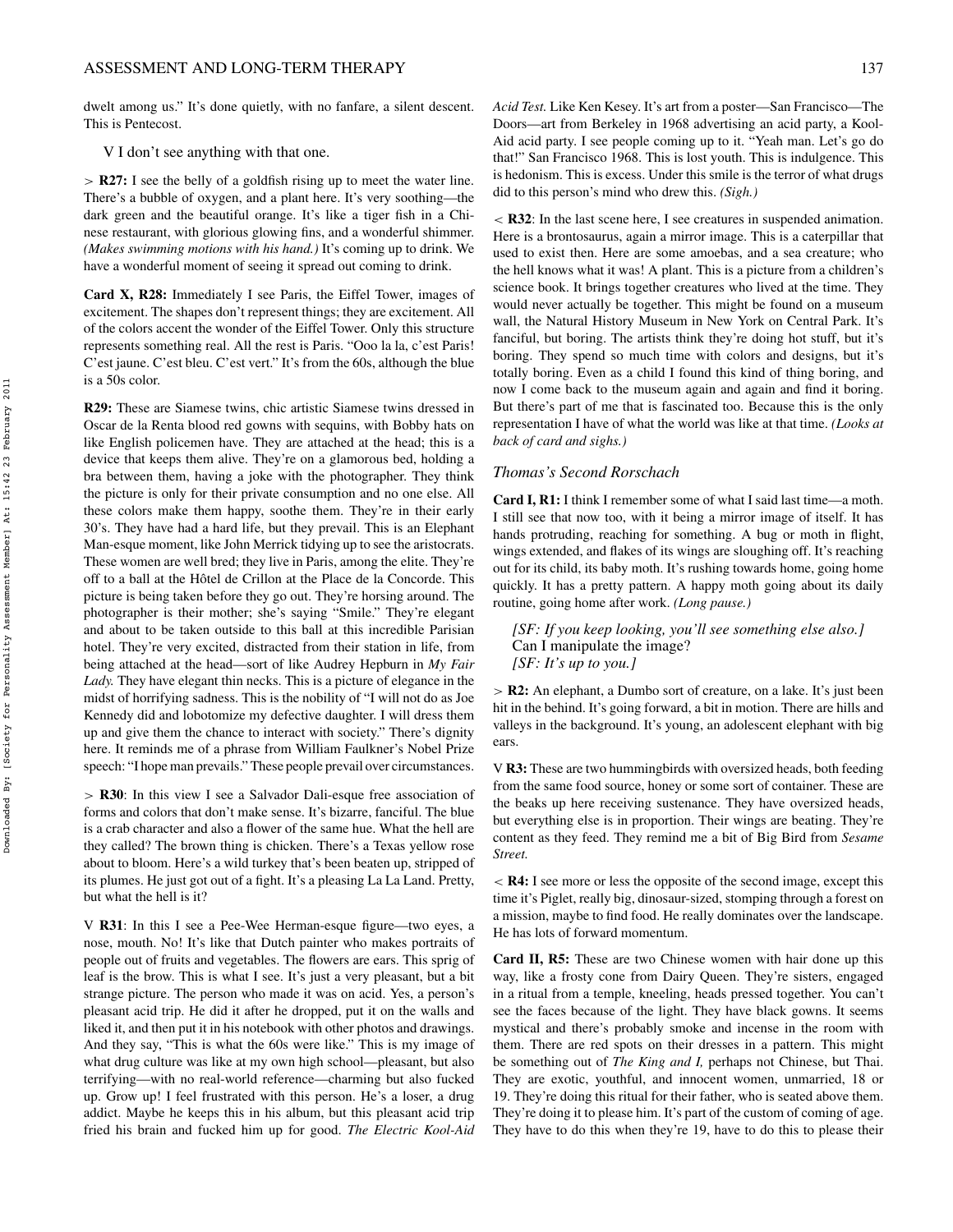father. They want to do it; they've practiced it a lot, and see it as a gift to their father. This is something that's been in the family for 700 years. They're perpetuating dance, ritual, whatever it is. Their gowns are not really black. The colors are obscured, but they're azure, aquamarine, with blues and reds. This picture obscures what's really there, almost like a black-and-white photo, something out of *National Geographic.* It's a picture taken in 1920. It's something that's no longer done—a curiosity and a quaint thing.

*>* **R6:** This looks to be an animal, decapitated, newly killed, cut off right below the neck and the head has been taken to be processed somewhere, maybe in butcher plant, an abattoir. There's blood smearing on the white tile. It's cold, messy; the fur is still on the animal. I don't know what kind it is. It doesn't look like a sheep or cow. The hind feet have been cut off also. It's bleeding. There's blood smeared over the carcass. It's been left alone. The killer is in the other room delivering the heart and feet to the other person who deals with them. It's just sitting there. It has no spirit, no life in it. It's just a piece of meat. It's dead. It's lost its sentient powers, its thinking, feeling, and it's dead. Someone cut off the tail or something. Its rectum seems to be on the outside, sticking out. There's been mutilation of its hindquarters also, but there's no blood to show it like with the head and feet. This might have been a dog that looked up to its killer with expectant eyes and had no idea what was about to befall him. Again, the color doesn't represent what's there. Perhaps it's a black and white photo. It's probably a yellow lab or a border collie. Someone loved this pet, but he had to be killed for some reason, maybe because he was old. Rather than disposing of the body, the family took him to the butcher. He's being hacked up to be used for I don't know what. His name is Rex, and after the head is taken off, he'll be cremated. They'll throw his body onto a pile of other similarly disfigured dogs to be cremated. It's almost like the head was taken off to be stuffed for the family and mounted on the wall with a plaque: "Rex: Loving friend for 15 years." The rest is about to fed into the incinerator. The family will come for the ashes and keep them in a little container under the stuffed head. This is a bloody death, just death and mutilation so that the family can have what it wants. Out of this disfiguring of the whole dog comes this prettified head, stuffed, washed, given plastic eyeballs, a fake tongue, on a faux wood panel for a conversation piece in the living room. But the family never comes to see this piece, just drops off the dog, writes the check, signs the paper, and says "See you in 2 weeks." They're oblivious about what it takes to get Rex mountable for their wall. They'll never consider it. This is a part of Rex they don't want to see. This is hard and real and they don't want to see it. They just want the head.

V **R7:** These are two guys in a *...* two Sumo wrestlers in a musical, with elaborate capes on, long dresses on. This is a PR photo. It shows them in action, doing a wild dance number in imitation of each other. It's joyful—two guys you'd not think would be dancing in a musical—arms in the air in flight. The red area between is a special effect. They bring their hands together and something detonates between them—a special effect. This is a PR photo to get people to come. It's the highlight of the show. "Come see Akaito Sumo dancers from Kyoto—a whole new world of experience!" It's almost like a delicate ballet—precise. They are big guys, but they have great control of their bodies. They're very precise in spite of their largesse, their bigness.

*<* **R8:** This is a penis dog and the penis has been cut off from the body and is laying. *...* That's what he does, this dog who has a penis for a head, how he communicates with the world. It's cut off, falling to the ground with drops of blood falling off of it. It's newly harvested. Again it's a picture of cruelty, maybe necessary cruelty because it was going to die or was dead. Out of the picture is the sharp stainless steel knife. To touch it would draw blood. It takes no power or effort from the man holding the knife, just bearing down hard. Simultaneously the penis dog is falling on his back legs. The nervous system contained in the head realized what's been happening but can't do anything about it. Again it's a moment of death. He has a momentary awareness, but can't do anything. Like at the guillotine people can talk for 3 seconds. His head was cut off 2 seconds again and is falling to the floor. He's heavy. It's an animal dying, legs buckling under, no brain to control the body. He will fall in a heap with the penis head next to him. We don't see in the background, what's not in the picture is the man with the knife. It's quick. He'll go do 50 more today. I don't know why, but he's numb to it. He's just going to do the next one. Someone else comes to pick up the pieces. He doesn't clean up. His job is just to cut. And there's just about to be an incredible amount of blood all over the floor. It will bleed and bleed and bleed. They will get the hose and push it away with an industrial broom—get out the hose and wash the tile and bring the next one in. It's pretty mechanical really—cut, go, wash. This is the picture of what happens—stopping the action of what happens in 3 seconds—a picture of death and agony so we can consider it.

**Card III, R9**: These are two women, men, I can't tell. They have breasts, but also an erect penis. They're on an island, like Tahiti. Like the other image they're engaged in a dance. It' a happy time, exotic, maybe it's Hawaii. There's a butterfly in between them. They're doing some kind of fertility dance. Maybe that's why they're sexually ambiguous. It's some dance for the fertility of humans. It's measured, but happy, a springtime ritual imploring the gods to let us reproduce. I think they are women. They have women-like faces, make-up, fine features. They're wearing this penis adornment that is part of their outfit. They're gathered, dipping into something, but it's happy.

*>* **R10:** This is a long skinny fish darting around an aquarium. This one sees this bit of entrails of something that's been put in the fish tank—part of a frog heart with the artery going to it. This little fish is darting over this other creature to go get these entrails first. It's really intent and will just go right over this creature.

V **R11:** This is a beetle from some kind of ad campaign to stop killing beetles. It's cutsie, from PR materials, with sunglasses and a bow. "The beetle is not your enemy." It's stupid, from some magazine, anthropomorphizing the beetle, giving it an outfit, hands up. It's stupid because it's gross. It's a fucking beetle—give me a break.

*<* **R12:** Again I see some sort of fish tank scene—a long skinny fish floating over a bigger fish who's malformed and stuck to a food source. Perhaps it's an underdeveloped fish that develops outside. It's waiting to be a big fish. It's not done with the food source. It's gone a long way, but probably has another couple of weeks. It's still tethered to the food source and will die if separated. It has to stay and be content with the long skinny fish swimming around. But they're making friends. "When I get done, we'll play." This is a transition. It's hopeful, healthy, doing what it should. It's taking nurturing from the food system and getting ready to interact once he gets untethered. It's a hopeful, happy picture.

**Card IV, R13:** This is a picture of a lamb in an outrageous get-up. It's a funny picture of a sweet little lamb, 4 or 5 years old, sweet, in an enormous costume. He's standing on a stool, inside, with the outrageous costume draped over him. It's like the Wegman portraits of dogs. The irony is, it's just a little lamb who has no idea why they're doing it. It's for the viewer, for humans. No one is considering what the lamb is experiencing. It's funny, or supposed to be funny anyway. There's this enormous costume, with tendrils for hands. It's a Sci-Fi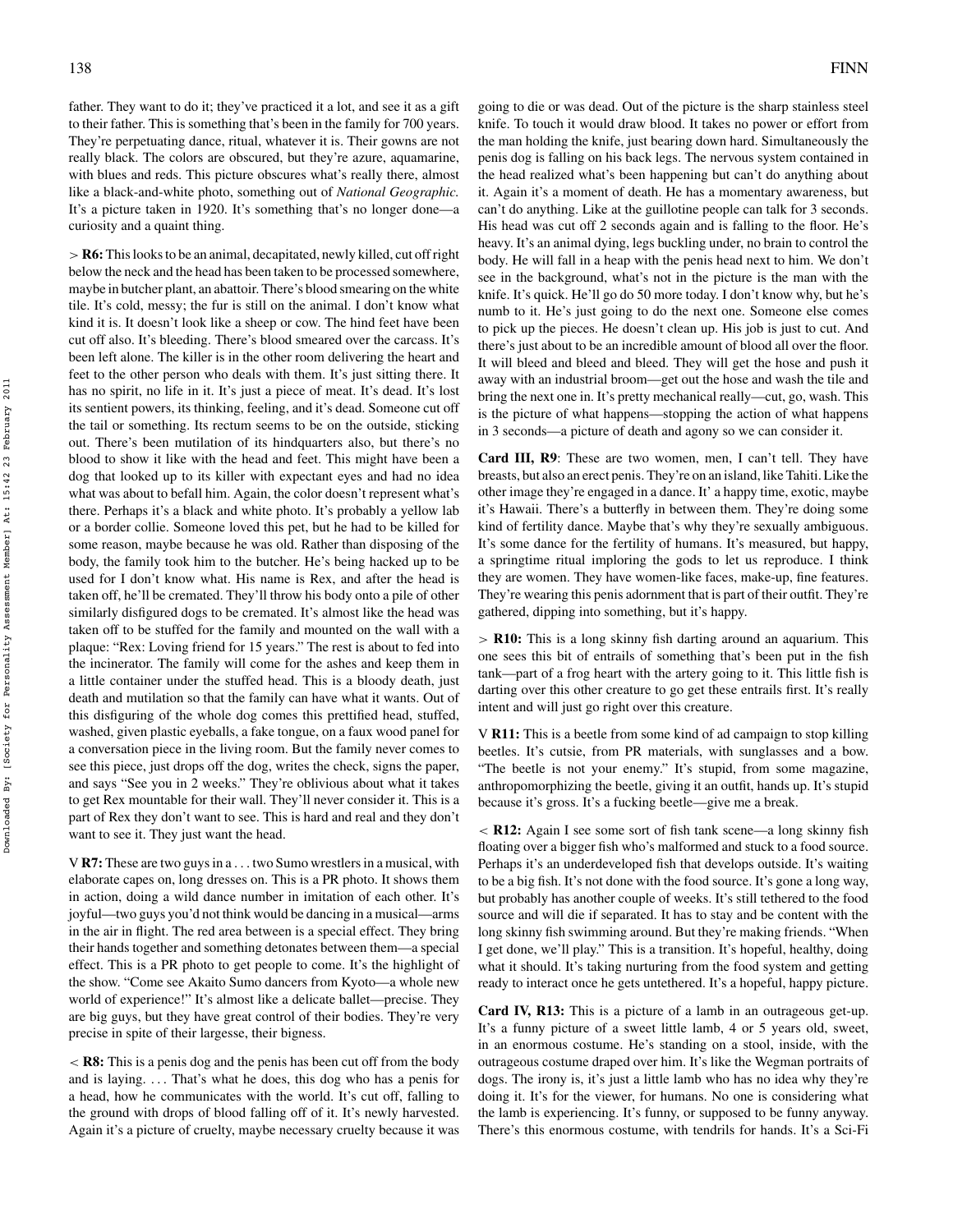# ASSESSMENT AND LONG-TERM THERAPY 139

fantasy. The little lamb is bleating, not unhappily, but bleating. It's by some weird photographer who puts animals in costumes. It's a sweet lamb, that's why it was picked for it, just bleating away. There's irony. It's such an ugly, hideous costume covering the sweet little lamb who was minding his own business outside. He has nothing to do with the inside. It's sort of funny, but not really. *(Laughs.)* But it is kind of funny.

*>* **R14**: This is the picture of where a land bomb has gone off. An explosion has lifted up the ground, intact. It takes the roots and trees intact and blows them off. A big, fucking bomb. It just blew it off. There's lots of air, it's a stormy scene. Big shit happened here. This little piece of land has had the foundation taken away. The outer layer was ripped off at the source. It was a big messy bomb, but this was not about destruction or devastation. This is not an unhappy picture. It takes and roots and all and just blows it off. This is a little ship or car or something, exploring to make sure everything got taken off, inspecting to make sure. "Did we get it all?" It's reporting back to the explosives department, a ways away. This stiff is effectively dead that's been blown off, but it doesn't know it yet—like a dead animal with its eyes open. It's suspended by wires and an elaborate system of pulleys that held it up. And this car/inspector is making sure he got it all. It's a big piece of land, big. He's probing around to make sure he got it. It's right by water too. The tree, grasses, earth had grown up by the water. It just blew the shit out of it. When the inspector car is satisfied, they'll take dump trucks, release the cables, let it go, haul it off. It looks like barren land, but it will be fruitful. But it won't have that root system there. It'll start over.

V **R15:** Again some silly little Sci-Fi image from the cover of a dumb Sci-Fi book. This is some imperial wizard type, probably Chinese, with arms outstretched, slanty eyes, trying to scare us. It's a poor fantasy of some earth creature. Neither gives fright. I would take this book and say, "Can't you do better? Give me a break!" The artist tried to be scary, but it doesn't work. This doesn't scare me. It's just silly.

*<* **R16:** This is just another view of two images ago. There were 5 or 10 photographers out to capture this moment. This is a view from outside. You can see a bit better the damage done to it. It's not been totally leveled. There's a good bit left, but the part that's been cut off is significant, the tallest part. There's quite a bit left, really dense green left. This operation meant to cut off just a bit. It's not a whole land bomb. The part that got blown off had just grown wild and gotten out of hand. The inspector vehicle is spaceship-like. There's solidity here, not devastation. It's like land surgery, major land surgery. But the core part is there. It's fine.

**Card V, R17**: I see a moth. I think I saw one last time. This vaguely reminds me of that image, but this moth is getting rid of its old legs. The middle part is the true moth growing out of it. Its features are useful, just compact. This part on the side is the old part, molting—in the final stages of molt. Once it comes out, it will have a sleek firm body, which will allow more movement. The old appendages are about to fall off. It's coming out of its adolescence and the moth is ready. It's time to let go of the old, and this moth is ready to do it.

*>* **R18:** This is a picture of a bird that is dead. It crashed head-first and its head is buried in the ground. It's an ostrich or some tall thin bird. It's dead, has been here for several days, and a fox or something has come and ate one leg, leaving bones. The fox got full. Soon vultures will be along and eat it—dead meat, a dead bird with its head in the sand. It's kind of funny in a way. A dead bird crashed and buried with its head in the sand, being eaten by whoever walks by, with feathers on, brown feathers. It looks like a Captain Hook peg leg, but it's not, a skinny, sharp leg. He'll probably come by tomorrow and eat a second leg. A silly little dead bird with its head in the ground.

V **R19:** This is an elaborate party costume—a clip-on moustache. The top part fits in the nose. The bottom part you press and it opens and you put it in the nose. An elaborate moustache like an Italian ethnic person from New York in the 1920s. It's an early costume, from before adhesive was invented. It's uncomfortable to wear. A moustache relic, made with big, thick buffalo fur. It's uncomfortable to the skin. It itches. But it's what you'd wear dressing up as a male flapper. It hurts. "When can I take this costume off?" It's like in a museum. A little placard talks about its history.

*<* **R20:** This picture is of a horse on water skis. It's an old horse. He has his head up. He's praying. His front leg legs are really thin, deformed. He can only get around on motorized water skis. He has his head up, imploring God for I don't know what. A disabled horse on a safety wheel chair thing, zipping along, doing his morning prayers. This picture doesn't show his beauty because the contraption covers that up. Underneath he has a beautiful body. His legs are deformed. But underneath are beautiful rippling muscles. He can't get around otherwise. He just gins along, but nobody can see. He's making it the best he can, with his head high, not embarrassed by his stick legs. He just placidly motors around the pool where he lives, visits friends, on his daily morning rounds. He just goes and talks from this contraption because he can't get around otherwise. But he's content, just zipping around town.

**Card VI, R21:** This is some weird kitschy thing from a tacky gift shop in Taos for White middle-class people who want just a little taste of an Indian thing to put on their wall. These Navajo women and bear rug equal the American Indian experience. Weird. But it's something you'd see on the shelf at the Taos airport or downtown. It's trashy, kitsch, dumb. It's meant to evoke something that's not there. It's made in China. She's supposed to be an intensely spiritual woman in touch with all the forces attached to the manly bear, an American Indian spiritual being. It's to go on some paneled wall. They're trying to buy some spiritually pure piece of American, but it's fake, stupid, whatever.

*>* **R22**: This is like a boat, a tugboat or something, pulling away from Funland. It's a kid's picture, leaving the Pee-Wee Herman fun house after a day's outing. It's something Gaudi would make. There are no edges all around. It looks like the Sagrada Familia. It's the journey home from 10-year-old boy and girl whacked out fun. It's boring and banal but the kids like it. It's like fun house mirrors at carnivals. Most adults don't go. They're just being taken home to the parking lot across the lake.

**V R23**: *(long pause)* I think this is *...* it reminds me of what I said last time. I still see a mother protecting her child with a gun, but it's different. It's almost like Han Solo in *The Empire Strikes Back* who gets frozen and comes back. She's that way, frozen, or freeze-dried, a waxed figure. But it's a real gun. I don't know if the kid's there anymore. She's in light blue. She's a sentry. But she's not real, not animated. No one is there. It's like a wax figure in museum, in Madame Tussaud's. People come and look at the image. A wax figure of a woman dressed in blue like the Virgin Mary, with a wax Uzi. She's in there with Winston Churchill and the Pope. It's an exhibit of women. This is in a moment of intense fighting. She's angry, disturbed, frightened. It's not animated. It's an exhibit in a museum with the tag, "Woman protecting son, fending off soldiers." This is something to be observed. It's not real. It's life-like. You can walk up and take a picture. She looks real in the picture, but she's not. She's a relic, an object.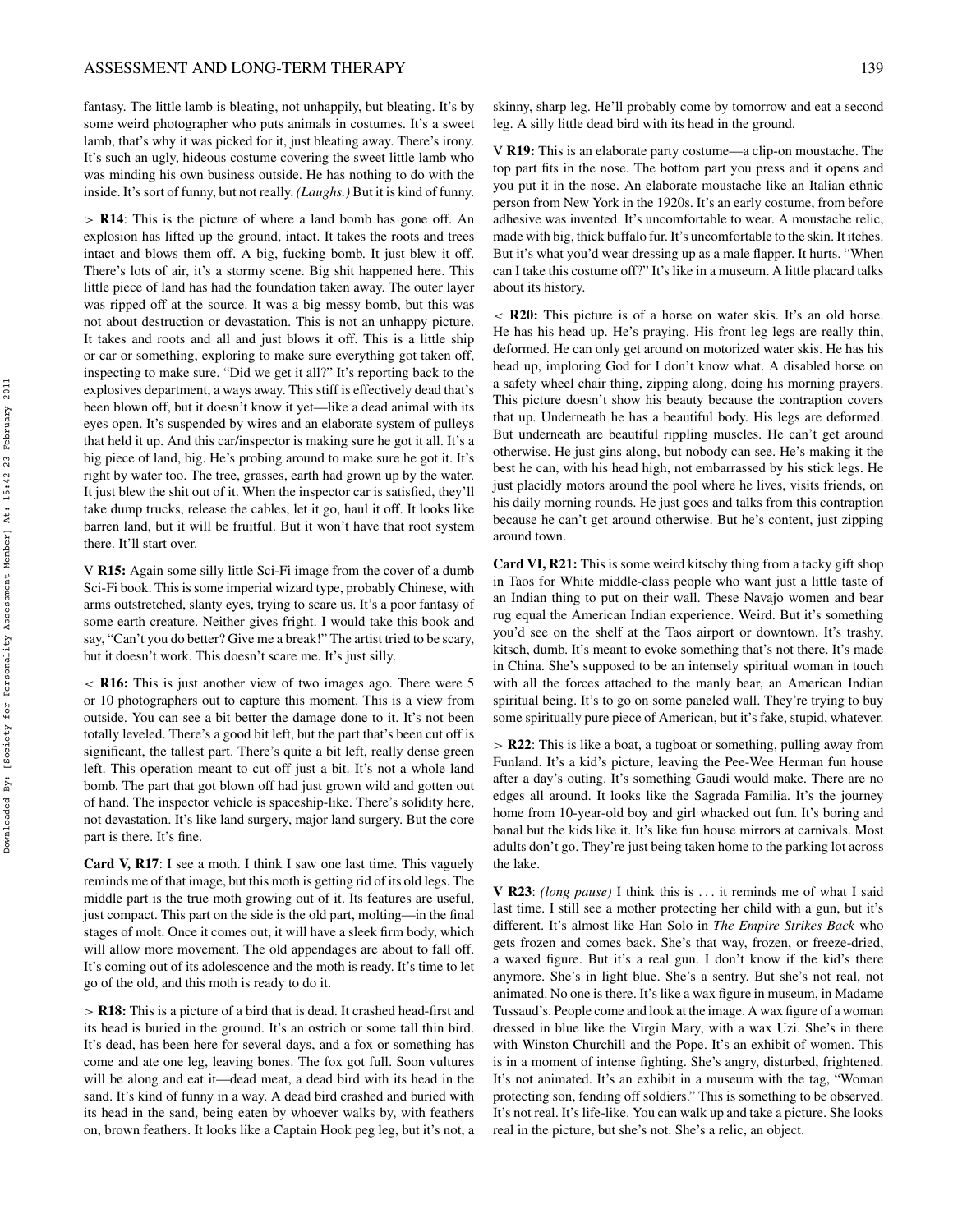*<* **R24:** This is just the opposite of the second image—Tugboat Willy taking home kids from the fun house. The fun house reminds me of the *Starry Night* Van Gogh painting. It has the same energy to it. It was christened Tugboat Willy by Minnie Mouse. A woman came out and broke a bottle of Coke on its side, in Orlando, Florida. The kids love it and clamor for it and here comes big ol' Tugboat Willy, just going back and forth doing his job with happy kids on board and tired parents.

**Card VII, R25:** These are two women from the 1950s. They have on poodle skirts and ponytails. They have 1950s bangs, thin waists, and are doing a dance at the sock hop in front of a crowd of people. They're having fun, dancing back and forth with lots of energy.

*>* **R26:** This is a weird picture. Pieces of fried shrimp and chicken from Long John Silver's. Breaded fish filets, breaded chicken, breaded shrimp. I don't get it.

V **R27:** In this picture you've got a couple of young ladies with big hair doing a dance routine for older men. They are sex kittens, with big boobs and thin waists. They are prostitutes or girls—smutty looking. They have big shocks of red hair. They are hoping they'll be taken home. They're wriggling their bottoms around.

*<* **R28:** I see the opposite of what I saw in the second frame—pieces of shrimp, filet of fish, just sitting there.

**Card VIII, R29:** I see two polar bears climbing up I'm not sure what. It's like a weird art collage by Frank Netter who does medical drawings. I can only identify the bears. The gray thing looks like a synapse. I can't identify the green thing. I'm drawn to the textures. The bottom part looks like a flower. The polar bears are climbing up the synapse and the green thing from the body. It's just a collage. It doesn't make sense. The polar bears want to be on top. It's like something a weird artistic medical student would do. It's a piece called "Pandora's Box" by a medical student from Houston—a collage of disparate elements that only means something to the artist.

*>* **R30:** Hmmm *...* still the polar bear climbing. The red thing and green thing are a rock. And the white thing is a branch. He's crossing over from point A to point B. It's a red polar bear, not real, just a representation. It's boring. The only interesting thing is the colors. A polar bear going to an icy isle somewhere in search of food or something, just going somewhere.

V **R31:** This is again a weird kind of collage from the psychedelic 60s. The body is a flower. It blooms bright orange, with green leaves. These are Barnum and Bailey Circus elephants on their hind legs lifting something up to the flower. It's a 1960 ad for Barnum and Bailey Circus in Berkeley, California. The sun is coming out. It's fantastic, a fantasy. Love and circus and flowers. It's a circus advertisement.

*<* **R32:** I simply see the polar bears going in opposite directions, or maybe a fox. Some four-legged mammal. I don't know why the colors are there. It just some fantasy. Just walking.

**Card IX, R33:** This looks like a scene from *Fantasia,* or *Witches.* I hear Disney orchestral music in the background. It's the dance of the dead. The witches are doing a dance around the brew pot. Below, Aladdin's come out and is singing a song, "In the Middle of the Night." Aladdin's come out and is doing a routine. It's an animated Disney film—a *Fantasia* kind of thing. They're all harmless. The witches can't hurt anybody. It's just a cartoon.

*>* **R34:** I see an old man in the green, slumped over a writing table in the orange. He's picking up a pen thinking about what he'll write next. I don't know why he's colored that way. Just sitting at a writing desk thinking, an old guy, with white hair. He's content, writing away for no one in particular, enjoying it, trying to think about what to write next.

V **R35:** All I see, it's hard to make out, are two Chinese goldfish, beautiful peach-colored goldfish in a pond, exploring under a plant searching for food. "Maybe we can eat the plant's roots or find minnows." It's peaceful, soothing to look at. Beautiful pale orange fish underneath a gorgeous flower blooming, intense pink with green leaves. It's almost an idealized picture from Monet. The way fish are supposed to look, like in some pond in Giverny, under a lily pad, calmly trolling the water. It's so pretty, soothing; there's a glorious light. There are so many hues of color. That's what I like. They're going to the depths, taking the plunge. I want to swim with them in the clear water. They're in the moment of descent, in a deep, rich, murky, nutrient-rich spot beneath the plant. I don't know where the plant springs from, but the fish will check it out. It's nutrient-rich water. I can taste it. The fish will slurp it up. I want to go along, ride on their backs, go along with them. I love this hue of pink. It's so happy—the color of hydrangea—sweet, feminine, but it's got power. It's beautiful. I would want 15 vases of these flowers inside my house. It's a picture of life: blooming, feeding, thinking. Healthy fish going down to feed themselves. A flower at the peak of its time. It's exciting, the unknown in this. What will the fish find? Where does the flower come from?

*<* **R36:** This is another fantastic picture of like this fire descending, coming down, putting itself in a bit of trees, shooting for the heart of the trees. It's huge—50 to 100 feet long. The trees are huge. The fire is hot, has been burning long, is hitting the tree but not burning it. I don't know if it will. I don't know what the pink is. It's a swift, quick fire that came of nowhere that's going straight to the heart of what it runs into, about to envelop it. If the tree does burn we're seeing the moment before it catches fire—glorious, beautiful—the raw force of nature from on high. It will envelop this green thing and become this ball of fire. This pink seems to me almost to be a little toddler with a big head watching it. He has no words, just watching, sitting on his rear end watching this incredible fire consume this tree in the peak of life. There are color gradations. The brown is the part of the tree starting to burn. The kid is watching, content, with nothing to say. But a beautiful sight is about to happen. It's gonna be a glorious fire.

**Card X, R37:** Hmmm *...* ah yes, I remember this one. These are two women decked out in elegant finery going to a ball. They are sisters or friends. They contrived to get a contraption together to get the two hats to come together to form the Eiffel Tower. They are going to a fancy party at Maxims or Harrods. They are all done up. But it's like a painting or a picture of them, fantastical. It's not a photo. They're just doing weird stuff, having fun with the contraption on their hat. They agreed to look like one arm of a crab, with the leaf on it, and there are seahorses in between. One of the girls, named Janice—this is a painting of how she feels about her relationship with Diane. All the symbols have secret meaning to her. The red gown is from a fancy ball where they were presented as debutantes at the Plaza. The hat is their trip to Paris. The crabs are their trip fishing with one of their fathers. The blue bra is about the date with one guy who tried to get into one of their bras. It's part of their shared history. The sea horses are when they were members of some club off Nantucket. This is Janice's pictorial representation of her relationship with Diane. She gives it to her in private. Their shared past is in the symbols. They are 35 to 40 now, only see each other every 1 to 2 years. They have gone their separate ways, gone to other lives, but have shared lives. Janice is in